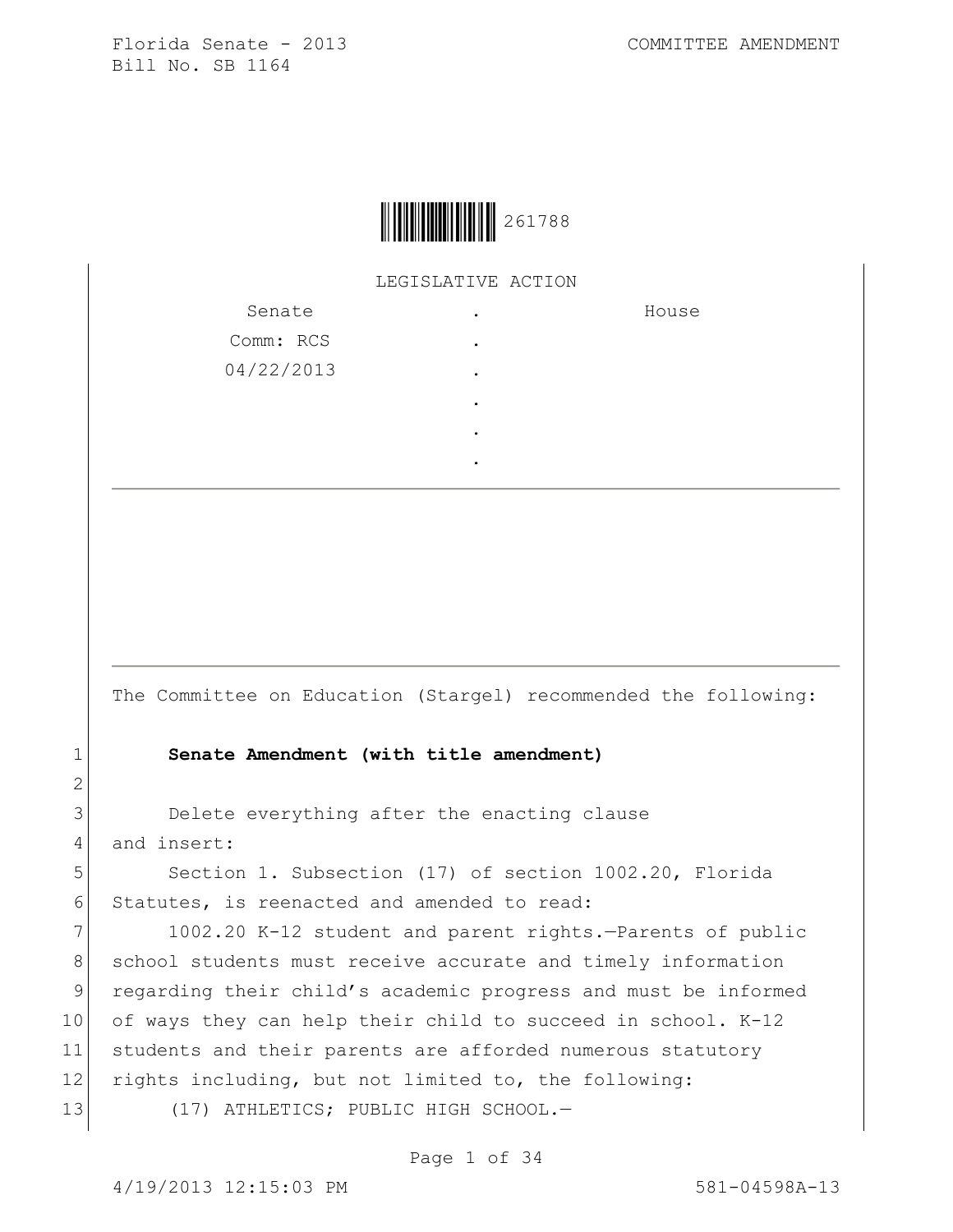

 (a) *Eligibility.*—Eligibility requirements for all students participating in a high school athletic competition must allow a student to be eligible in the school in which he or she first 17 enrolls each school year, the school in which the student makes 18 himself or herself a candidate for an athletic team by engaging in practice before enrolling, or the school to which the student has transferred with approval of the district school board, in 21 accordance with the provisions of s.  $1006.20(2)(a)$ .

22 (b) *Medical evaluation.*—Students must satisfactorily pass a 23 medical evaluation each year before participating in athletics, 24 unless the parent objects in writing based on religious tenets 25 or practices, in accordance with the provisions of s. 26 1006.20(2)(d).

27 Section 2. Paragraphs (a), (d), (e), (f), and (g) of 28 subsection (3) and subsections (5) and (8) of section  $1006.15$ , 29 Florida Statutes, are amended, and new paragraphs (f) and (q) 30 are added to subsection (3) of that section, to read:

31 1006.15 Student standards for participation in 32 interscholastic and intrascholastic extracurricular student 33 activities; regulation.—

 (3)(a) Provided all eligibility requirements of this 35 section and s. 1006.20 are met, a student attending any school identified in this section is presumed eligible to participate in interscholastic extracurricular student activities. For purposes of this section, the term "public school" includes the Florida Virtual School, a full-time virtual instruction program 40 pursuant to s. 1002.45, a virtual charter school, and a charter school. A student remains eligible to participate in interscholastic extracurricular student activities if the

Page 2 of 34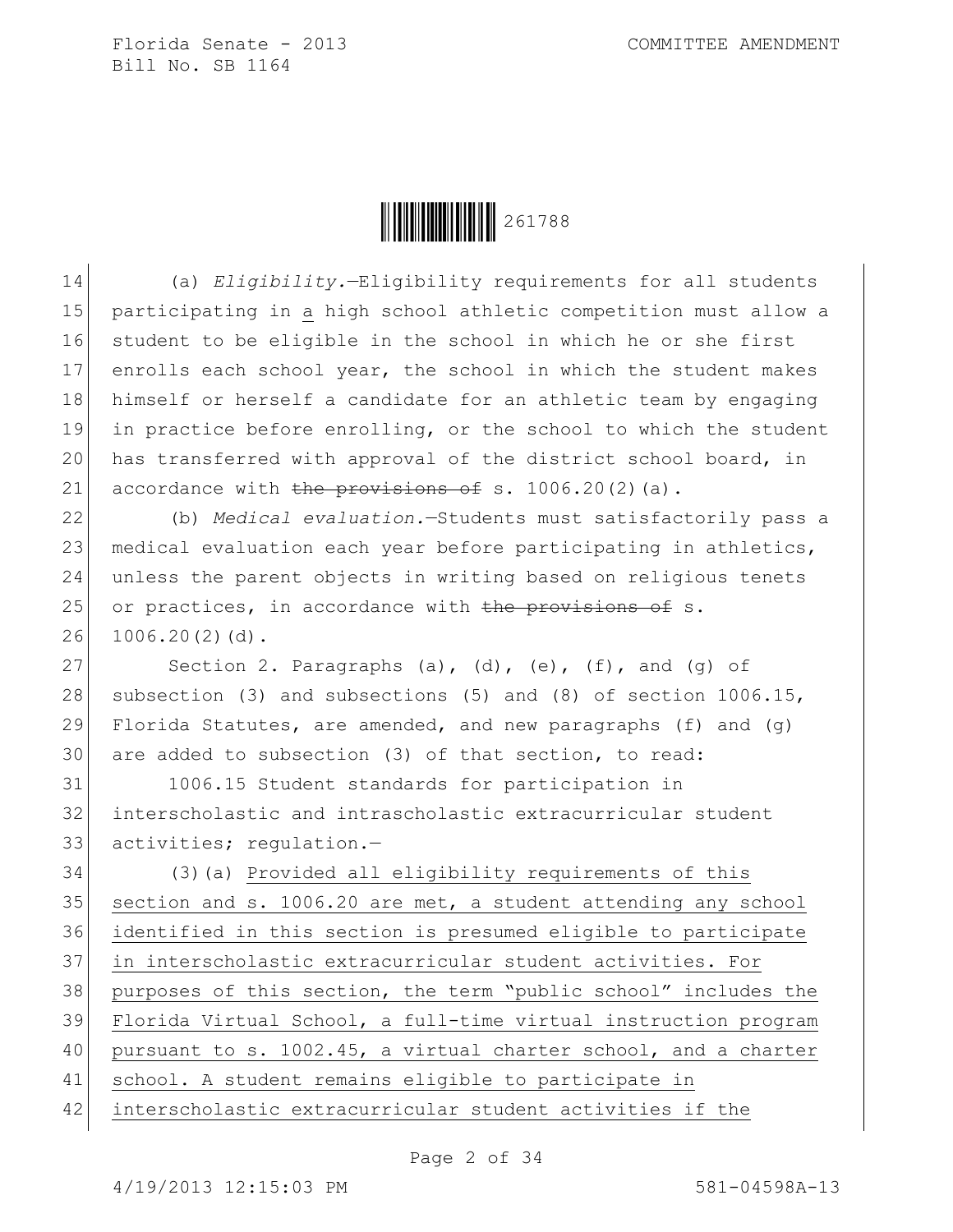

43 student To be eligible to participate in interscholastic 44 extracurricular student activities, a student must:

45 1. Maintains Maintain a grade point average of 2.0 or above 46 on a 4.0 scale, or its equivalent, in the previous semester or a 47 cumulative grade point average of 2.0 or above on a 4.0 scale, 48 or its equivalent, in the courses required by s. 1003.43(1).

49 2. Executes Execute and fulfills fulfill the requirements 50 of an academic performance contract between the student, the 51 district school board, the appropriate governing association, 52 and the student's parents, if the student's cumulative grade 53 point average falls below 2.0, or its equivalent, on a 4.0 scale 54 in the courses required by s. 1003.43(1)  $\sigma$ r, for students who 55 entered the 9th grade prior to the 1997-1998 school year, if the 56 student's cumulative grade point average falls below 2.0 on a 57  $\left[4.0 \text{ scale, or its equivalent, in the courses required by s.}\right]$ 58 1003.43(1) which are taken after July 1, 1997. At a minimum, the 59 contract must require that the student attend summer school, or 60 its graded equivalent, between grades 9 and 10 or grades 10 and 61 11, as necessary.

62 3. Has Have a cumulative grade point average of 2.0 or 63 above on a 4.0 scale, or its equivalent, in the courses required 64 by s. 1003.43(1) during his or her junior or senior year.

65 4. Maintains Maintain satisfactory conduct, including 66 adherence to appropriate dress and other codes of student 67 conduct policies described in s.  $1006.07(2)$ . If a student is 68 convicted of, or is found to have committed, a felony or a 69 delinquent act that would have been a felony if committed by an 70 adult, regardless of whether adjudication is withheld, the 71 student's participation in interscholastic extracurricular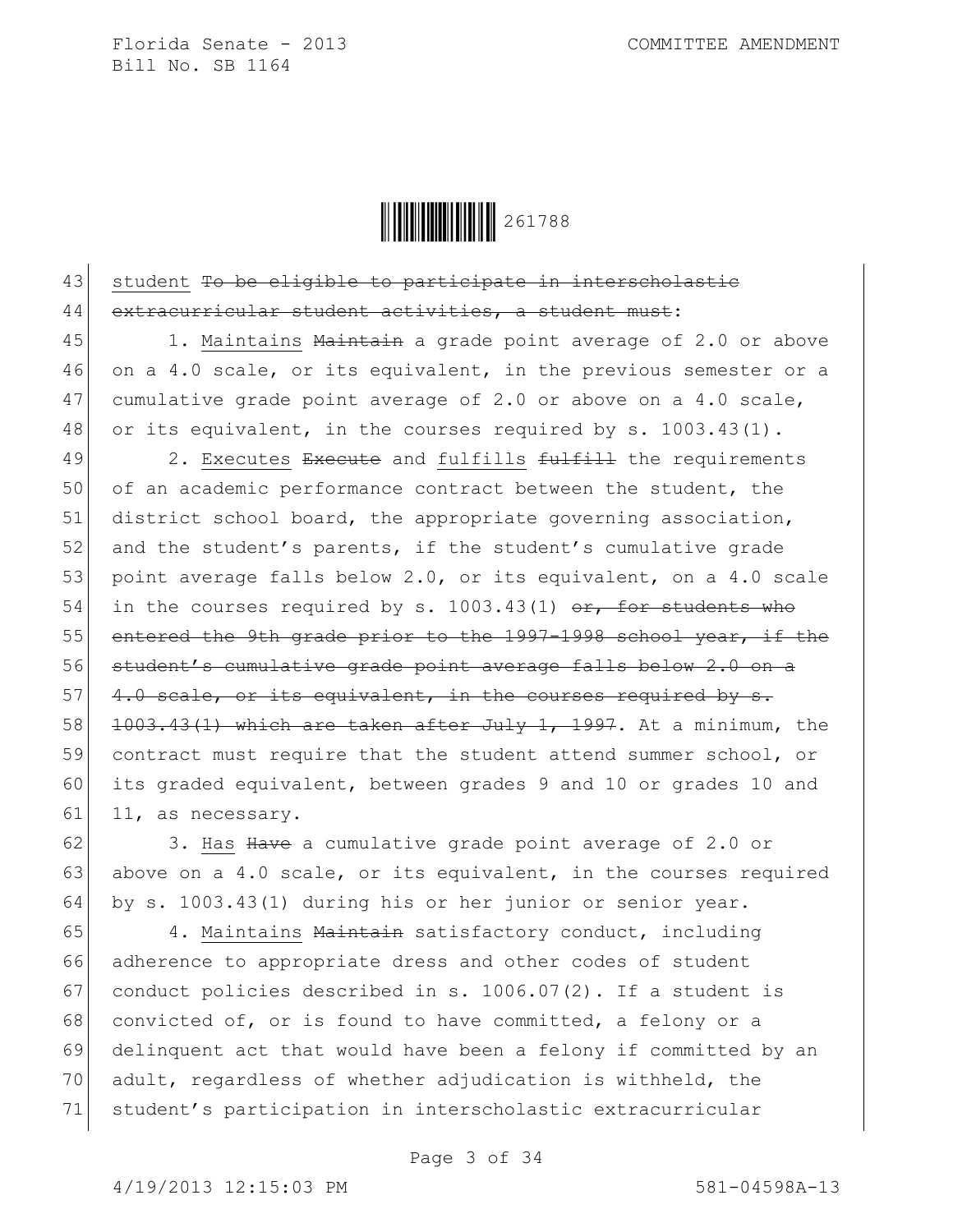

72 activities is contingent upon established and published district 73 school board policy.

74 (d) An individual charter school student pursuant to s. 75 1002.33 is eligible to participate at the public school to which 76 the student would be assigned according to district school board 77 attendance area policies or which the student could choose to 78 attend, pursuant to district or interdistrict controlled open-79 enrollment provisions, or a conversion charter school when the 80 student resides within the conversion charter school's 81 attendance zone as provided in s.  $1002.33(10)(c)$ , in any 82 interscholastic extracurricular activity of that school, unless 83 such activity is provided by the student's charter school, if 84 the following conditions are met:

85 1. The charter school student must meet the requirements of 86 the charter school education program as determined by the 87 charter school governing board.

88 2. During the period of participation at a school, the 89 charter school student must demonstrate educational progress as 90 required in paragraph (b).

91 3. The charter school student must meet the same residency 92 requirements as other students in the school at which he or she 93 participates.

94 4. The charter school student must meet the same standards 95 of acceptance, behavior, and performance that are required of 96 other students in extracurricular activities.

97 5. The charter school student must register with the school 98 his or her intent to participate in interscholastic 99 extracurricular activities as a representative of the school 100 before the beginning date of the season for the activity in

Page 4 of 34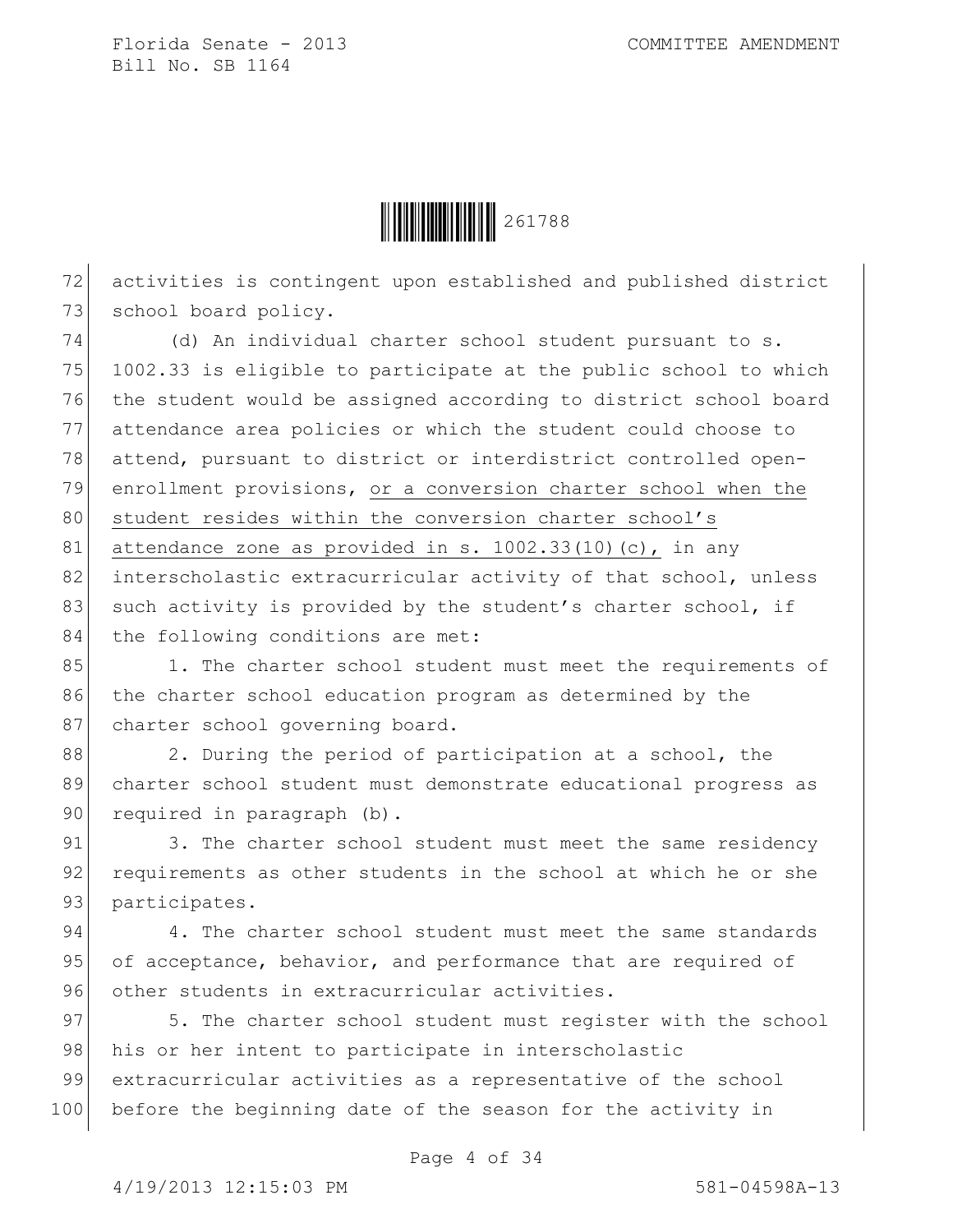

101 which he or she wishes to participate. A charter school student 102 must be able to participate in curricular activities if that is 103 a requirement for an extracurricular activity.

104 6. A student who transfers from a charter school program to 105 a traditional public school before or during the first grading 106 period of the school year is academically eligible to 107 participate in interscholastic extracurricular activities during 108 the first grading period if the student has a successful 109 evaluation from the previous school year, pursuant to 110 subparagraph 2.

 7. Any public school or private school student who has been 112 unable to maintain academic eligibility for participation in interscholastic extracurricular activities is ineligible to participate in such activities as a charter school student until the student has successfully completed one grading period in a charter school pursuant to subparagraph 2. to become eligible to participate as a charter school student.

118 (e) A student of the Florida Virtual School full-time 119 program is eligible to may participate in any interscholastic 120 extracurricular activity at the public school to which the 121 student would be assigned according to district school board 122 attendance area policies or which the student could choose to 123 attend, pursuant to district or interdistrict controlled open 124 enrollment policies, if the following conditions are met  $125$  student:

126 1. During the period of participation in the 127 interscholastic extracurricular activity, the Florida Virtual 128 School student must meet meets the requirements in paragraph 129 (a).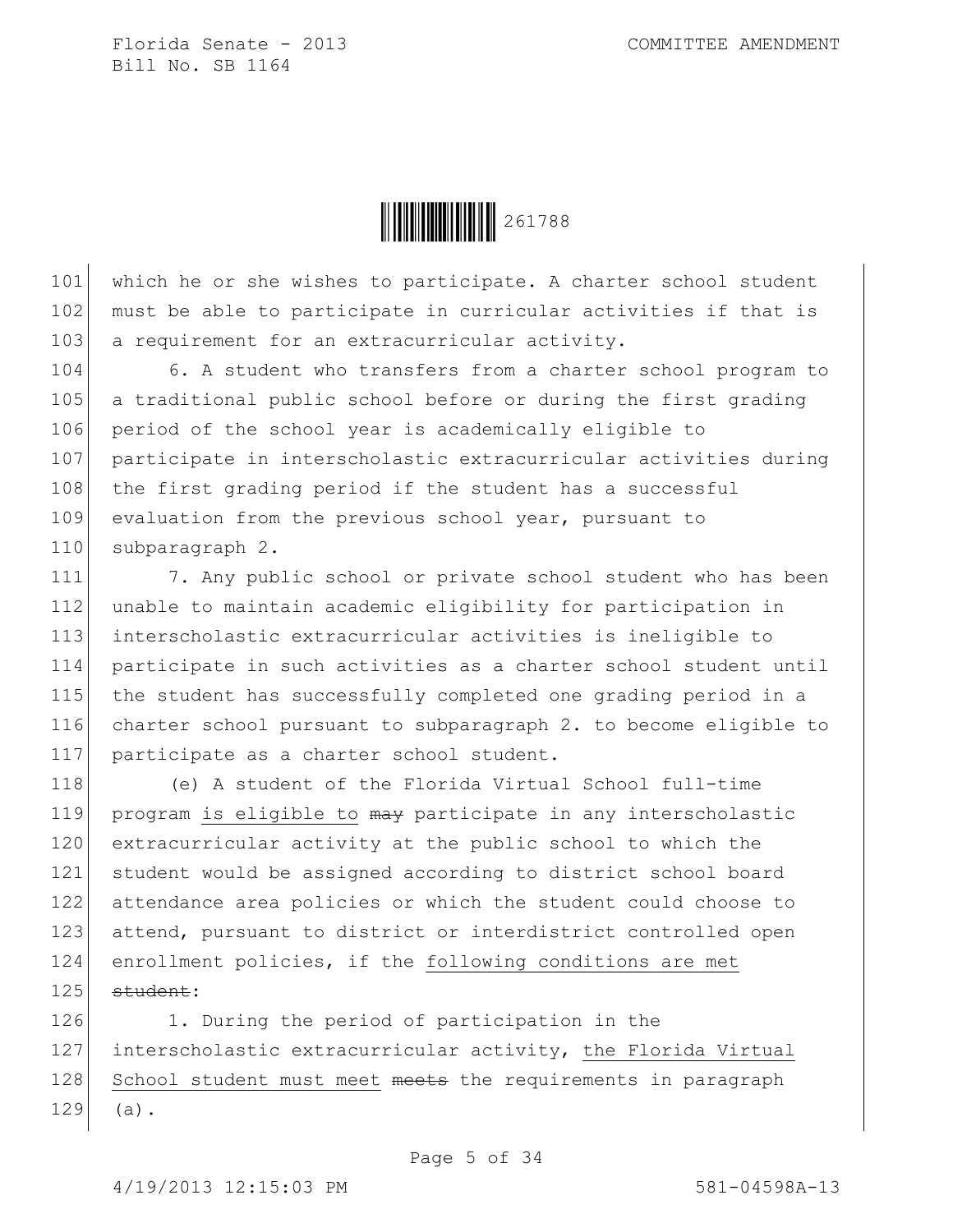Ì261788ZÎ261788

130 2. The Florida Virtual School student must meet meets any 131 additional requirements as determined by the board of trustees 132 of the Florida Virtual School.

133 3. The Florida Virtual School student must meet Heets the 134 same residency requirements as other students in the school at 135 which he or she participates.

136 4. The Florida Virtual School student must meet Meets the 137 same standards of acceptance, behavior, and performance that are 138 required of other students in extracurricular activities.

139 5. The Florida Virtual School student must register with 140 the school Registers his or her intent to participate in 141 interscholastic extracurricular activities with the school 142 before the beginning date of the season for the activity in 143 which he or she wishes to participate. A Florida Virtual School 144 student must be able to participate in curricular activities if 145 that is a requirement for an extracurricular activity.

146 6.  $(f)$  A student who transfers from the Florida Virtual 147 School full-time program to a traditional public school before 148 or during the first grading period of the school year is 149 academically eligible to participate in interscholastic 150 extracurricular activities during the first grading period if 151 the student has a successful evaluation from the previous school 152 year pursuant to paragraph (a).

 $\vert$  7. (g) A public school or private school student who has been unable to maintain academic eligibility for participation in interscholastic extracurricular activities is ineligible to participate in such activities as a Florida Virtual School student until the student successfully completes one grading 158 period in the Florida Virtual School pursuant to paragraph (a).

Page 6 of 34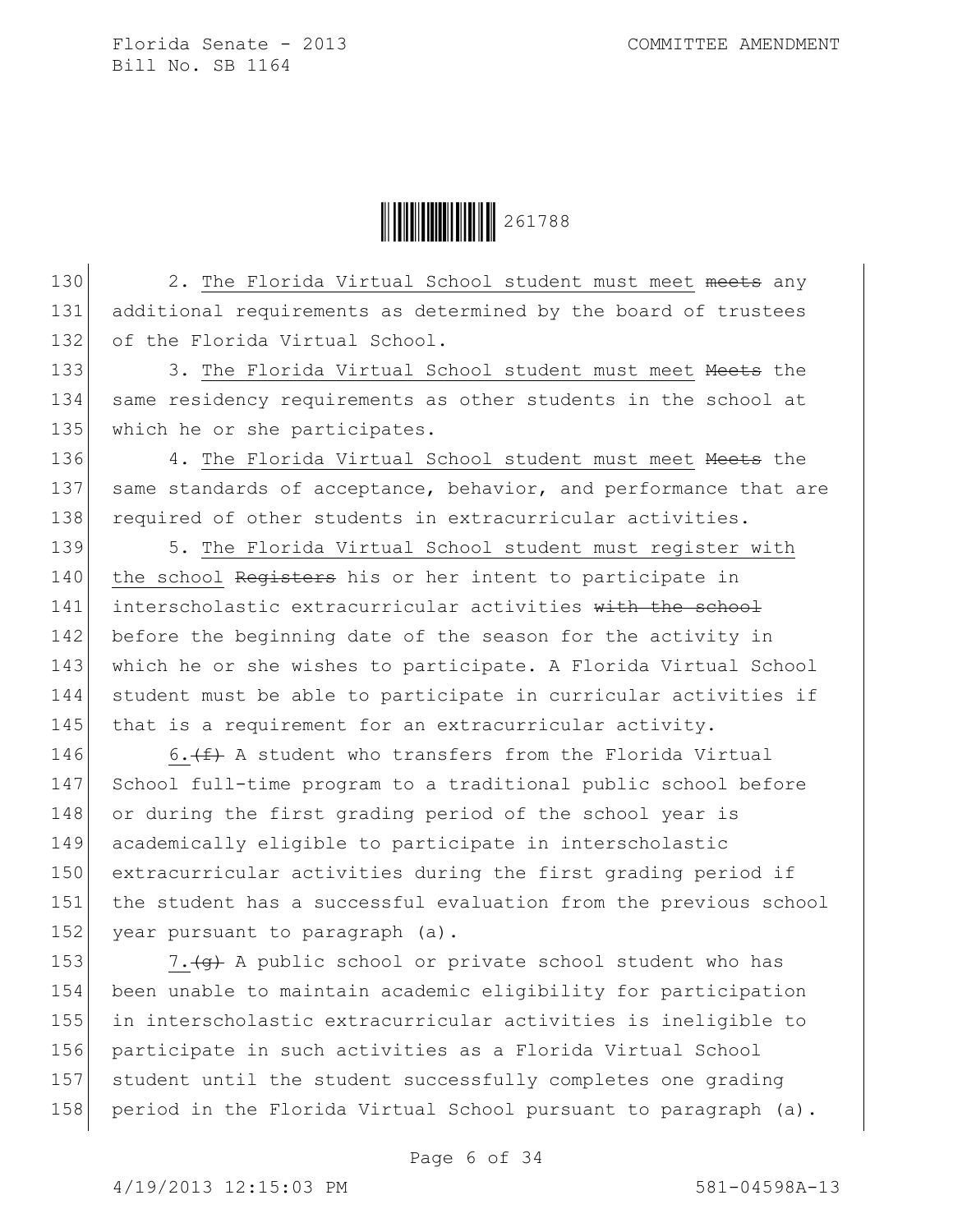| 159 | (f) A student who attends a public school or a private           |
|-----|------------------------------------------------------------------|
| 160 | school that does not offer a particular extracurricular activity |
| 161 | may participate in such an activity on a space-available basis   |
| 162 | if it is offered at any public school that the student could     |
| 163 | choose to attend pursuant to district or interdistrict           |
| 164 | controlled open enrollment provisions, or may develop an         |
| 165 | agreement to participate in that extracurricular activity at a   |
| 166 | private school, limited to one additional extracurricular        |
| 167 | activity at a different school each academic year, if the        |
| 168 | student:                                                         |
| 169 | 1. Meets the requirements for eligibility to participate in      |
| 170 | interscholastic extracurricular activities, as provided under    |
| 171 | paragraph (a);                                                   |
| 172 | 2. Demonstrates educational progress at the school he or         |
| 173 | she attends as required in paragraph $(b)$ ;                     |
| 174 | 3. Meets the same standards of acceptance, behavior, and         |
| 175 | performance that are required of other students in               |
| 176 | extracurricular activities;                                      |
| 177 | 4. Pays any fees required of other students who participate      |
| 178 | in the extracurricular activity; and                             |
| 179 | 5. Registers with the school that offers the                     |
| 180 | extracurricular activity his or her intent to participate in the |
| 181 | interscholastic extracurricular activity at that school before   |
| 182 | the beginning date of the season for the activity in which he or |
| 183 | she wishes to participate. A public school student must          |
| 184 | participate in a curricular activity if it is a requirement for  |
| 185 | an extracurricular activity. The student may choose to           |
| 186 | participate in the required curricular activity at the school he |
| 187 | or she attends or at the school in which he or she participates  |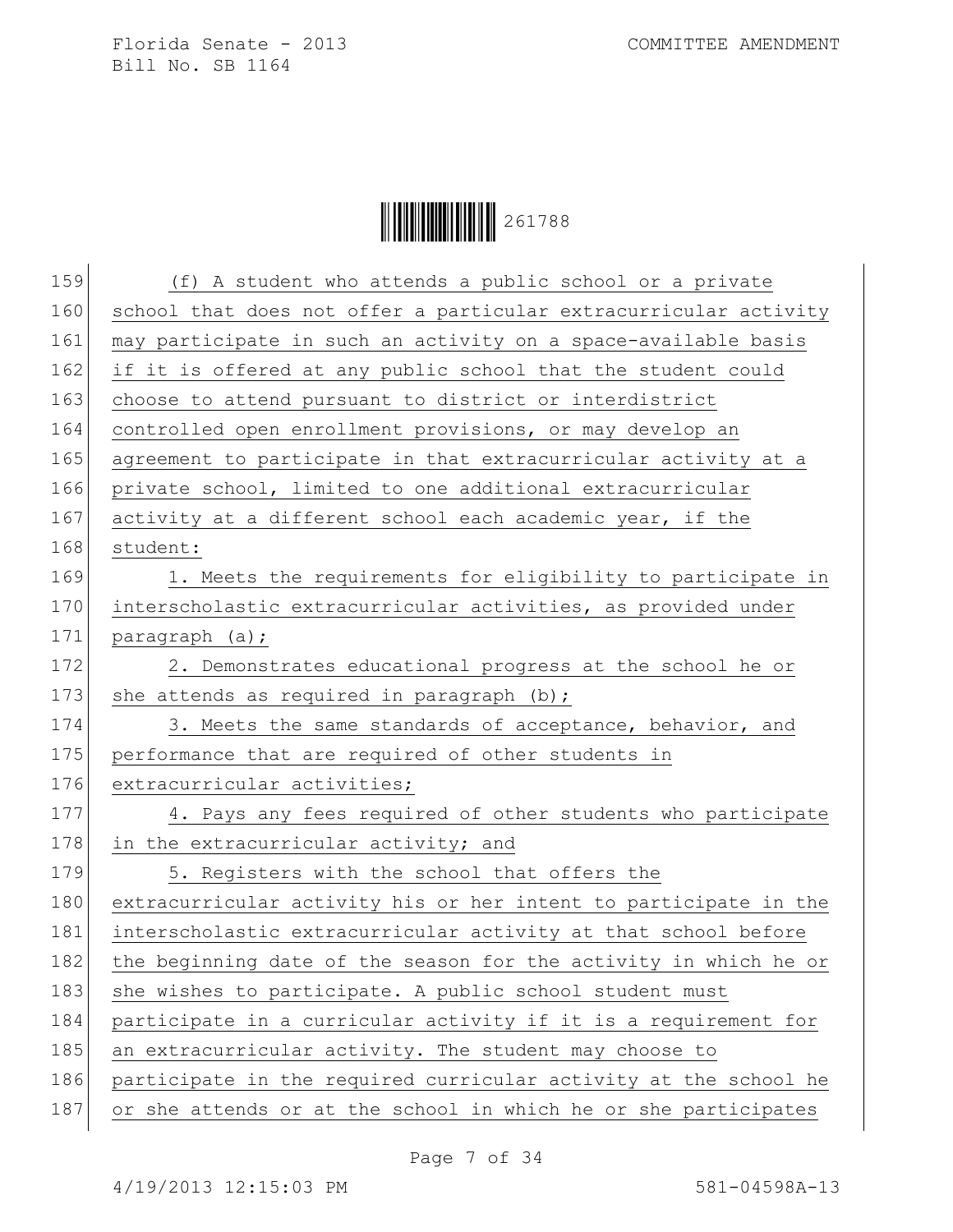

188 in the extracurricular activity.

189 (g) The parents of a student who participates in an 190 extracurricular activity under paragraph (f) are responsible for 191 transporting their child to and from the school at which the 192 student participates. The public school the student attends, the 193 school at which the student participates in the extracurricular 194 activity, the district school board, and the Florida High School 195 Athletic Association (FHSAA) are exempt from civil liability 196 arising from any injury that occurs to the student during such 197 transportation.

198 (5) An Any organization or entity that regulates or governs 199 interscholastic extracurricular activities of public schools:

200 (a) Shall permit home education associations to join as 201 member schools.

202 (b) May Shall not discriminate against any eligible student 203 based on an educational choice of public, private, or home 204 education.

205 (8)(a) The FHSAA <del>Florida High School Athletic Association</del> 206  $(HHSSA)$ , in cooperation with each district school board, shall 207 facilitate a program in which a middle school or high school 208 student who attends a private school shall be eligible to 209 participate in an interscholastic or intrascholastic sport at a 210 public high school, a public middle school, or a 6-12 public 211 school that is zoned for the physical address at which the 212 student resides if:

213 1. The private school in which the student is enrolled is 214 not a member of the FHSAA and does not offer an interscholastic 215 or intrascholastic athletic program.

216 2. The private school student meets the guidelines for the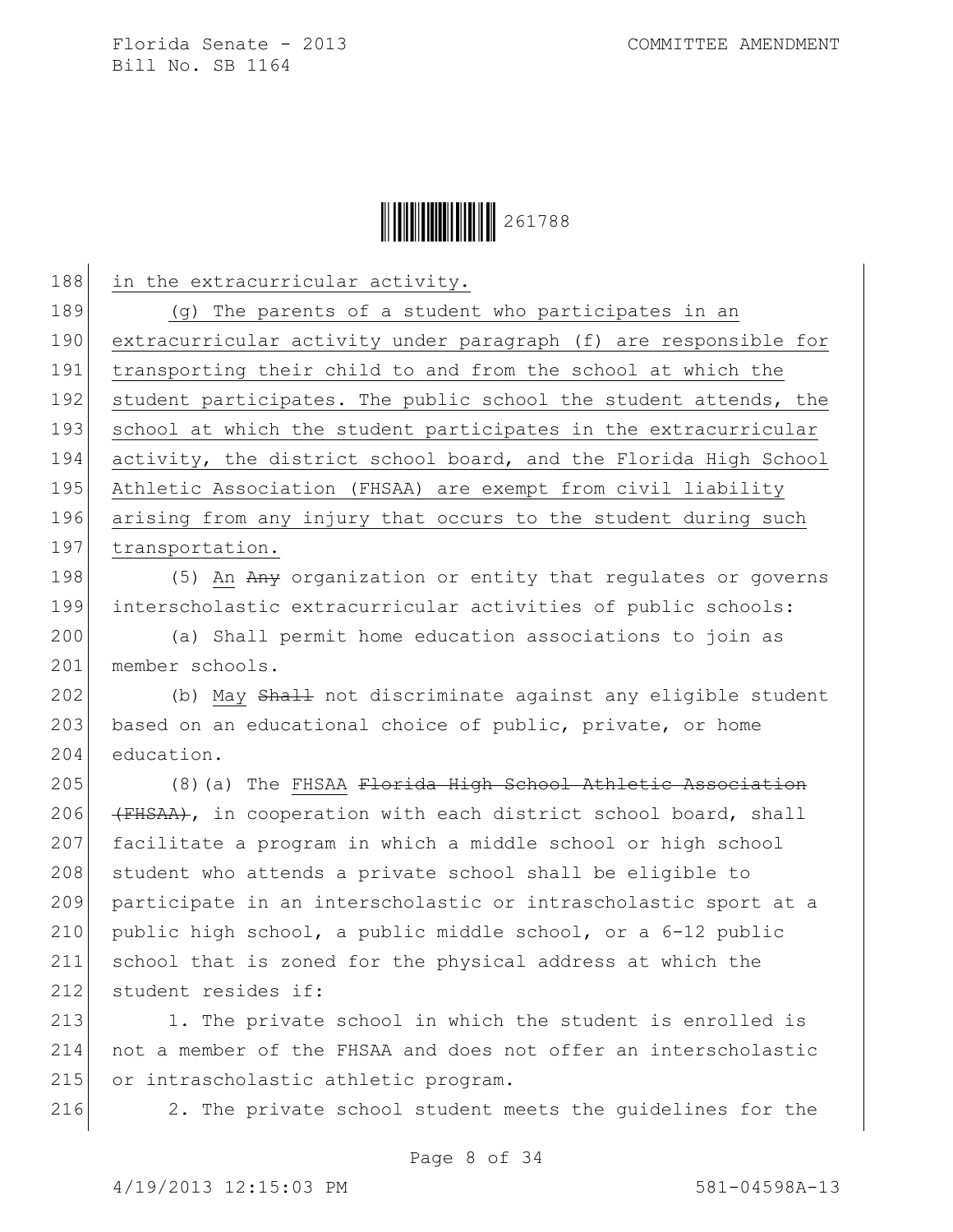

217 conduct of the program established by the FHSAA's board of 218 directors and the district school board. At a minimum, such 219 guidelines shall provide:

220 a. A deadline for each sport by which the private school 221 student's parents must register with the public school in 222 writing their intent for their child to participate at that 223 school in the sport.

224 b. Requirements for a private school student to 225 participate, including, but not limited to, meeting the same 226 standards of eligibility, acceptance, behavior, educational 227 progress, and performance which apply to other students 228 participating in interscholastic or intrascholastic sports at a 229 public school or FHSAA member private school.

230 (b) The parents of a private school student participating in a public school sport under this subsection are responsible for transporting their child to and from the public school at which the student participates. The private school the student attends, the public school at which the student participates in a sport, the district school board, and the FHSAA are exempt from civil liability arising from any injury that occurs to the 237 student during such transportation.

238 (c) For each academic year, a private school student may 239 only participate at the public school in which the student is 240 first registered under sub-subparagraph (a) 2.a. or makes himself 241 or herself a candidate for an athletic team by engaging in a 242 practice.

243 (d) The athletic director of each participating FHSAA 244 member public school shall maintain the student records 245 | necessary for eligibility, compliance, and participation in the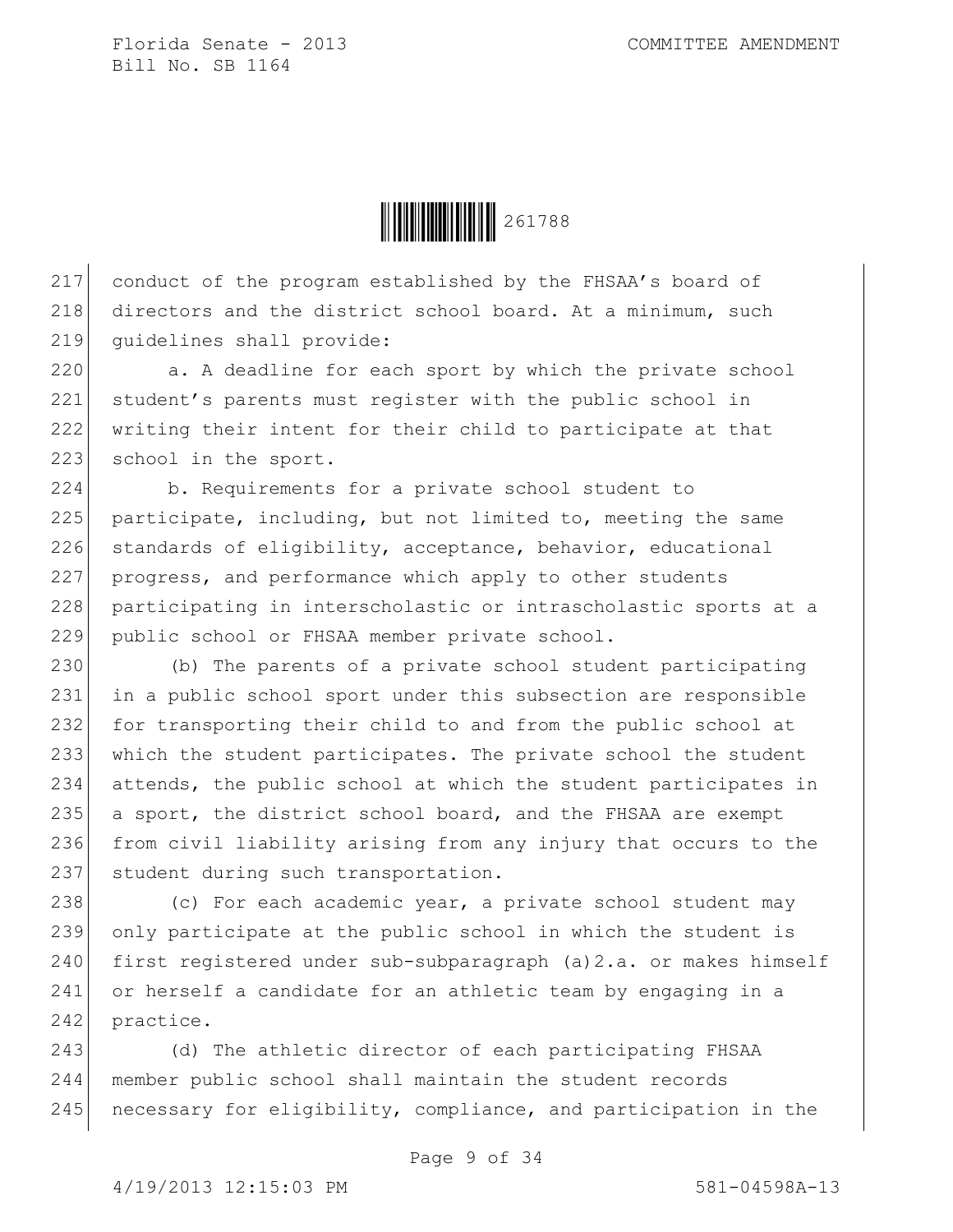

246 program.

247 (e) Any non-FHSAA member private school that has a student 248 who wishes to participate in this program must make all student 249 records, including, but not limited to, academic, financial, 250 disciplinary, and attendance records, available upon request of 251 the FHSAA.

252 (f) A student must apply to participate in this program 253 through the FHSAA program application process.

254 (g) Only students who are enrolled in non-FHSAA member 255 private schools consisting of 125 students or fewer in the 256 middle school grades or 125 students or fewer in the high school 257 grades are eligible to participate in the program in any given 258 academic year.

259 Section 3. Subsections (1) of section 1006.19, Florida 260 Statutes, is amended, and a new subsection (3) is added to that 261 section to read:

262 1006.19 Audit of records of nonprofit corporations and 263 associations handling interscholastic activities; annual  $264$  report.

265 (1) Each nonprofit association or corporation that operates 266 for the purpose of supervising and controlling interscholastic 267 activities of public high schools and whose membership is 268 composed of duly certified representatives of public high 269 schools, and whose rules and regulations are established by 270 members thereof, shall have an annual financial and compliance 271 audit of its accounts and records by an independent certified 272 public accountant retained by it and paid from its funds, in 273 accordance with rules adopted by the Auditor General. The audit 274 must be conducted in compliance with generally accepted auditing

Page 10 of 34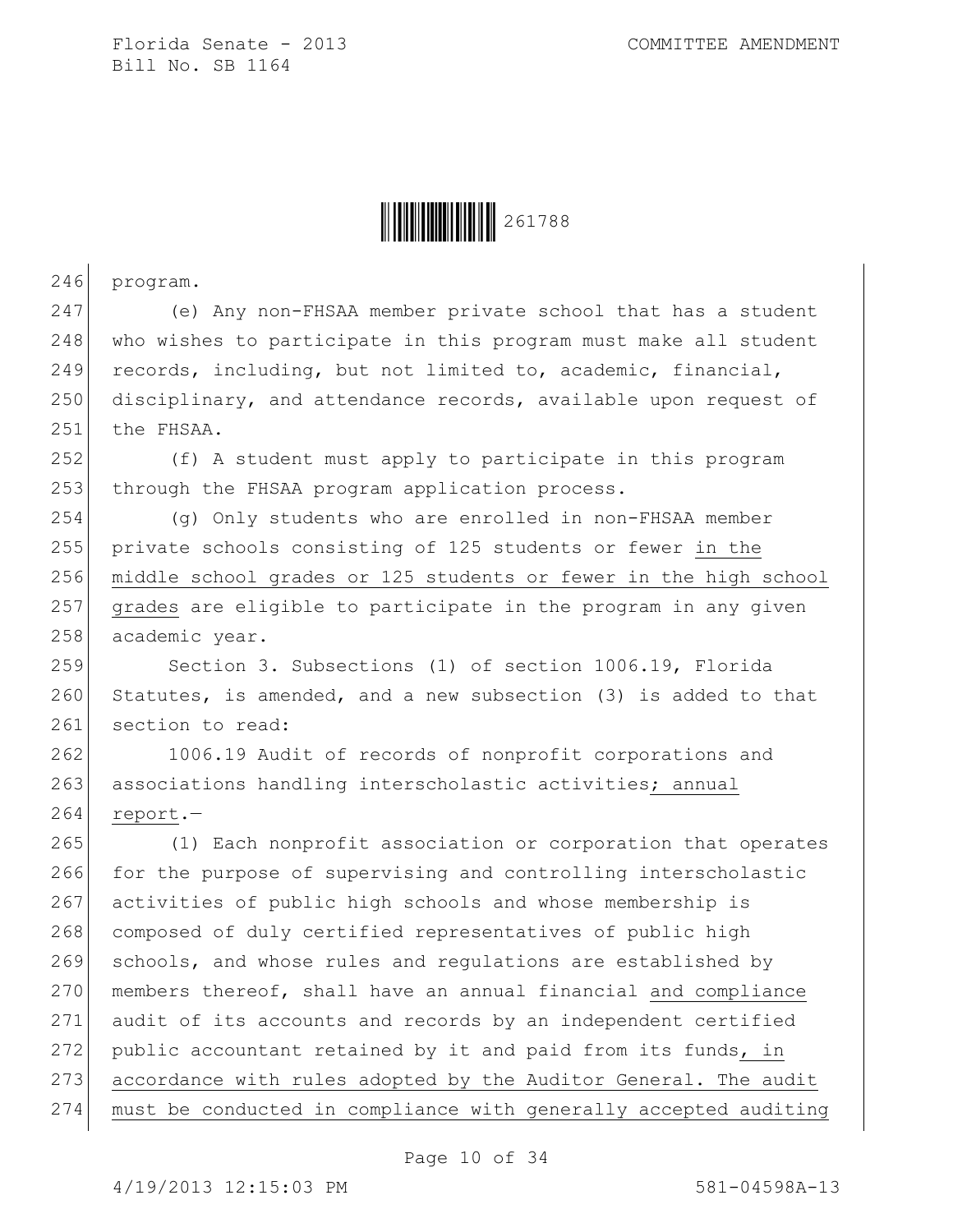

275 standards and include a report on financial statements presented 276 in accordance with generally accepted accounting principles set 277 forth by the American Institute of Certified Public Accountants 278 for not-for-profit organizations and a determination of 279 compliance with the statutory eligibility and expenditure 280 requirements of s. 1006.20. Audits shall be submitted to the 281 Auditor General, the Speaker of the House of Representatives, 282 and the Senate President within 180 days after the end of each 283 fiscal year. The accountant shall furnish a copy of the audit 284 report to the Auditor General.

285 (3) Any such nonprofit association or corporation shall 286 provide a report of the number of appeals and other cases 287 involving the FHSAA and the disposition of those matters. The 288 report must include how many cases were filed, either with the 289 FHSAA or another tribunal, the number of cases that the initial 290 decision of the FHSAA or its member were affirmed, reversed, or 291 otherwise resolved, and a summary of the nature of the issue in 292 dispute. By October 1 of each year, the report must be submitted 293 to the Commissioner of Education, the President of the Senate, 294 and the Speaker of the House of Representatives.

295 Section 4. Subsections (1) through (5) of section 1006.20, 296 Florida Statutes, are amended, and paragraph (f) is added to 297 subsection (6) of that section to read:

298 1006.20 Athletics in public K-12 schools.-

 (1) GOVERNING NONPROFIT ORGANIZATION.—The Florida High School Athletic Association (FHSAA) is designated as the governing nonprofit organization of athletics in Florida public schools. This designation expires July 1, 2017. If the FHSAA fails to meet the provisions of this section or the Legislature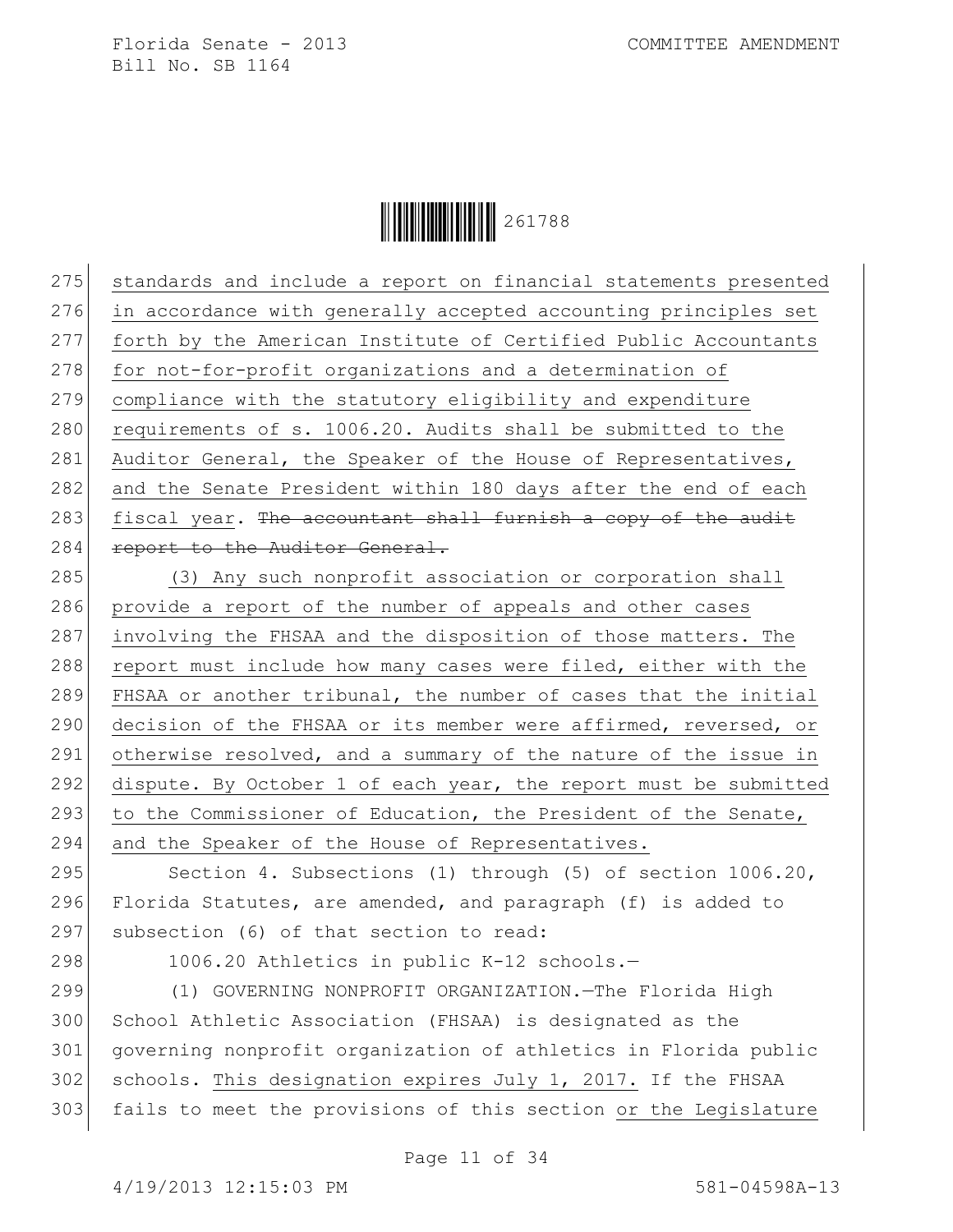

 does not timely designate a successor, the commissioner shall designate a nonprofit organization to govern athletics with the approval of the State Board of Education for successive terms not to exceed 4 years each or until the Legislature designates a successor. The FHSAA is not a state agency as defined in s. 120.52. The Legislature determines it is in the public interest and reflects the state's public policy that FHSAA operate in the most open and accessible manner consistent with its public purposes. To this end, the Legislature specifically declares that FHSAA and its divisions, boards, and advisory councils, or similar entities created or managed by FHSAA are subject to the provisions of chapter 119 relating to public records and those provisions of chapter 286 relating to public meetings. The FHSAA 317 shall be subject to the provisions of s. 1006.19. A private 318 school that wishes to engage in high school athletic competition with a public high school may become a member of the FHSAA. Any high school in the state, including charter schools, virtual schools, and home education cooperatives, may become a member of the FHSAA and participate in the activities of the FHSAA. However, membership in the FHSAA is not mandatory for any school. The FHSAA may not deny or discourage interscholastic competition between its member schools and non-FHSAA member Florida schools, including members of another athletic governing organization, and may not take any retributory or discriminatory action against any of its member schools that participate in interscholastic competition with non-FHSAA member Florida schools. The FHSAA may not unreasonably withhold its approval of an application to become an affiliate member of the National Federation of State High School Associations submitted by any

Page 12 of 34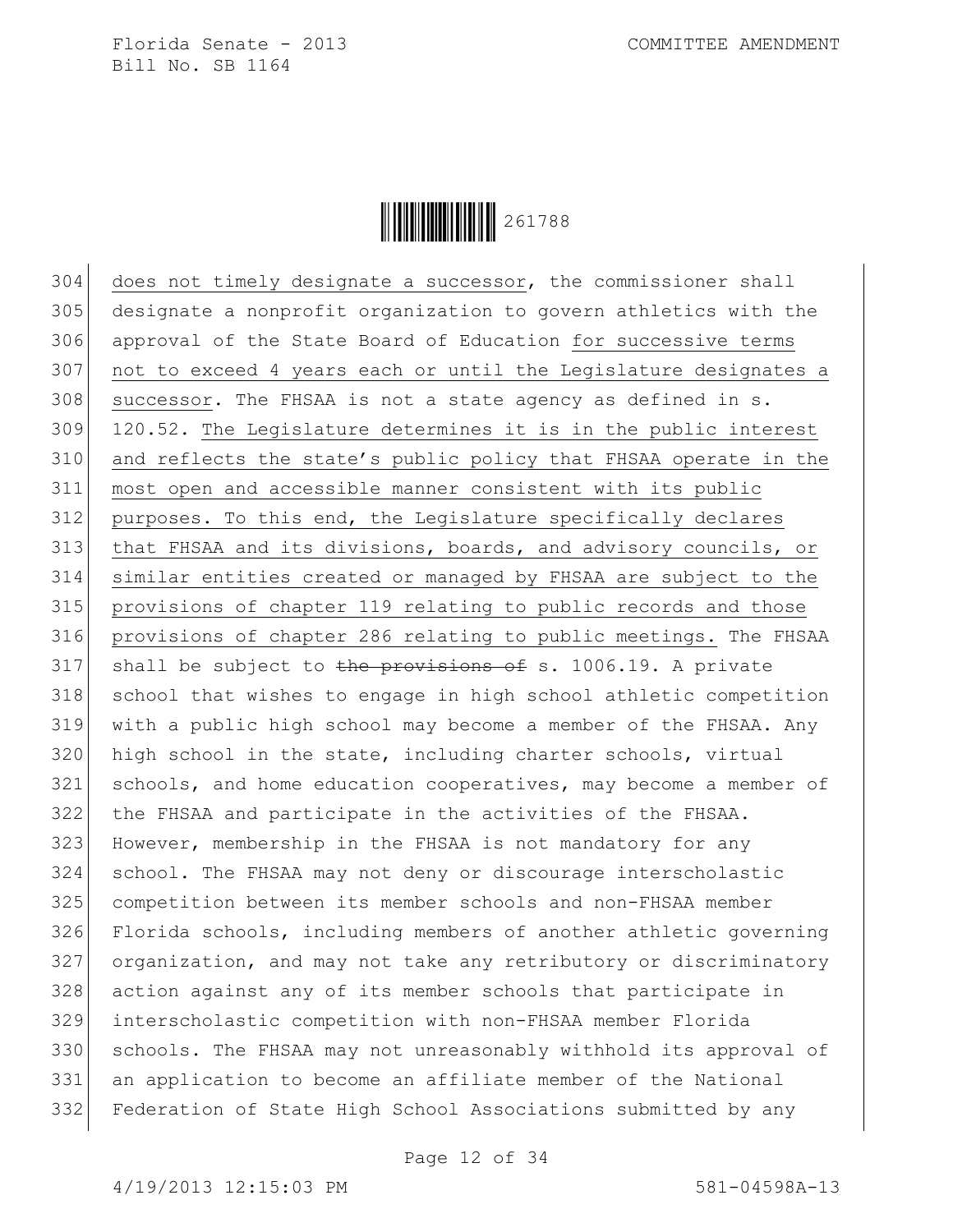$\begin{array}{|c|c|c|c|c|}\hline \multicolumn{1}{|}{\textbf{1}} & \multicolumn{1}{|}{\textbf{2}} & \multicolumn{1}{|}{\textbf{2}} & \multicolumn{1}{|}{\textbf{2}} & \multicolumn{1}{|}{\textbf{2}} & \multicolumn{1}{|}{\textbf{2}} & \multicolumn{1}{|}{\textbf{2}} & \multicolumn{1}{|}{\textbf{2}} & \multicolumn{1}{|}{\textbf{2}} & \multicolumn{1}{|}{\textbf{2}} & \multicolumn{1}{|}{\textbf{2}} & \multicolumn{1}{|}{\textbf{2}} & \multicolumn{1}{|}{$ 

| 333 | other organization that governs interscholastic athletic         |
|-----|------------------------------------------------------------------|
| 334 | competition in this state. The bylaws of the FHSAA are the rules |
| 335 | by which high school athletic programs in its member schools,    |
| 336 | and the students who participate in them, are governed, unless   |
| 337 | otherwise specifically provided by statute. For the purposes of  |
| 338 | this section, "high school" includes grades 6 through 12.        |
| 339 | (2) ADOPTION OF BYLAWS, POLICIES, OR GUIDELINES.-                |
| 340 | (a) The FHSAA shall adopt bylaws that, unless otherwise          |
| 341 | provided by statute, presume the eligibility of students and     |
| 342 | specify limited violations that result in ineligibility for      |
| 343 | students who participate in high school athletic competition in  |
| 344 | its member schools. The bylaws must ensure that:                 |
| 345 | 1. A student remains eligible in the school in which he or       |
| 346 | she first enrolls each school year or the school in which the    |
| 347 | student makes himself or herself a candidate for an athletic     |
| 348 | team by engaging in a practice before enrolling in the school.   |
| 349 | 2. A student remains eligible in the school to which the         |
| 350 | student has transferred during the school year if the transfer   |
| 351 | is made by a deadline established by the FHSAA, which may not be |
| 352 | before the date authorized for the beginning of practice for the |
| 353 | sport.                                                           |
| 354 | 3. Once a student residence or transfer is approved by the       |
| 355 | district school board or private school, as applicable, the      |
| 356 | student remains eligible in the school if he or she remains      |
| 357 | enrolled in the school and complies with applicable              |
| 358 | requirements.                                                    |
| 359 | 4. An otherwise eligible student athlete is not unfairly         |
| 360 | punished for rule, eligibility, or recruiting violations         |
| 361 | committed by a teammate, coach, administrator, school, or adult  |
|     |                                                                  |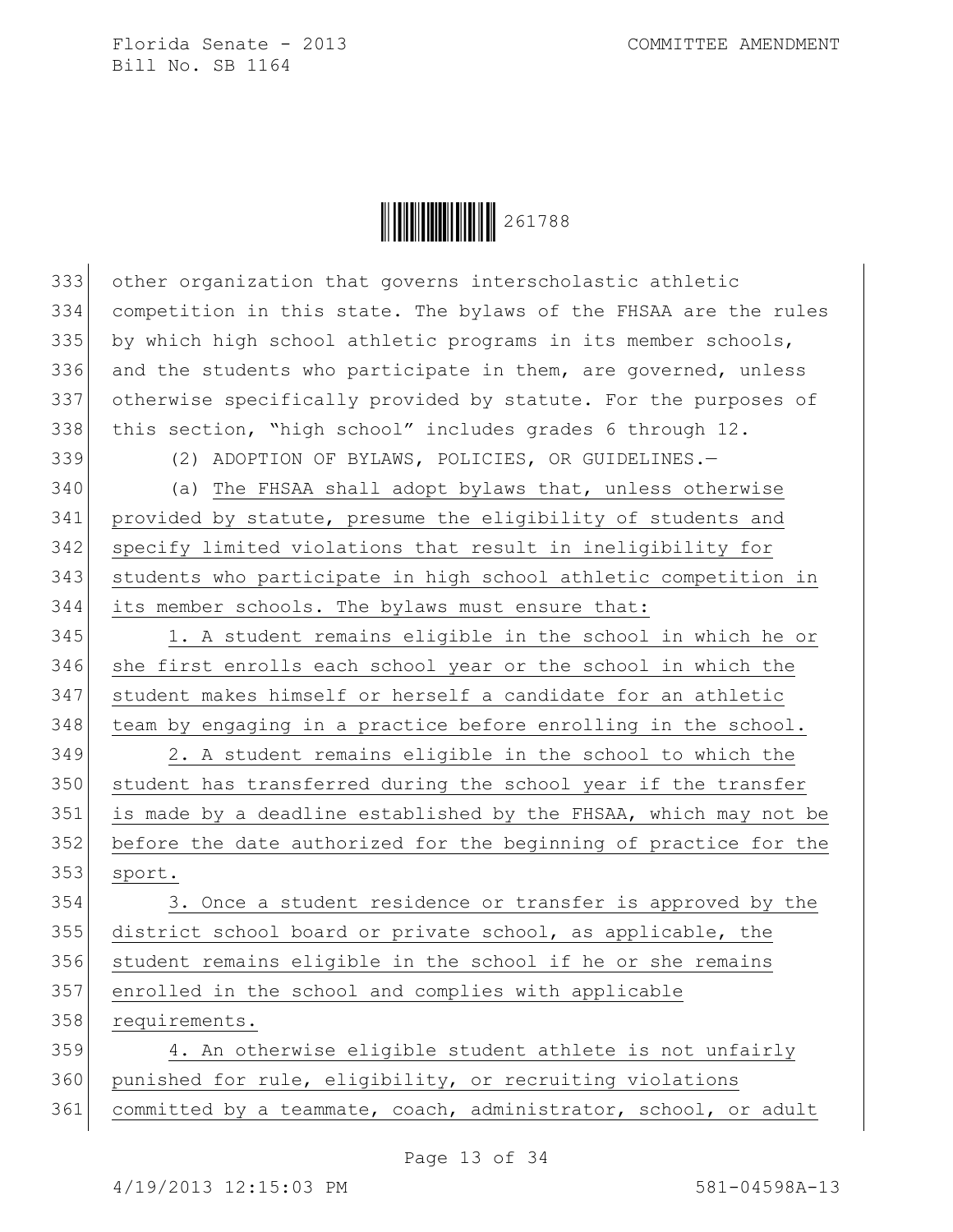$\begin{array}{|c|c|c|c|c|}\hline \multicolumn{1}{|}{\textbf{1}} & \multicolumn{1}{|}{\textbf{2}} & \multicolumn{1}{|}{\textbf{2}} & \multicolumn{1}{|}{\textbf{2}} & \multicolumn{1}{|}{\textbf{2}} & \multicolumn{1}{|}{\textbf{2}} & \multicolumn{1}{|}{\textbf{2}} & \multicolumn{1}{|}{\textbf{2}} & \multicolumn{1}{|}{\textbf{2}} & \multicolumn{1}{|}{\textbf{2}} & \multicolumn{1}{|}{\textbf{2}} & \multicolumn{1}{|}{\textbf{2}} & \multicolumn{1}{|}{$ 

| 362 | representative. Competition of otherwise eligible student       |
|-----|-----------------------------------------------------------------|
| 363 | athletes is not prospectively limited for rule, eligibility, or |
| 364 | recruiting violations of a teammate, coach, administrator,      |
| 365 | school, or adult representative.                                |
| 366 | 5. A student is ineligible if the student or parent             |
| 367 | intentionally and knowingly falsifies an enrollment or          |
| 368 | eligibility document or intentionally and knowingly accepts a   |
| 369 | significant benefit or a promise of significant benefit that is |
| 370 | not reasonably available to the school's students or family     |
| 371 | members and that is provided based primarily on the student's   |
| 372 | athletic interest, potential, or performance.                   |
| 373 | 6. A student may not be ineligible based upon recruitment       |
| 374 | or otherwise only because the student:                          |
| 375 | a. Participated on a non-school team or non-school teams        |
| 376 | affiliated with the school in which the student ultimately      |
| 377 | enrolls; or                                                     |
| 378 | b. Participated in activities sponsored by a member school      |
| 379 | if, after participating, the student registers for, enrolls in  |
| 380 | or applies to attend the sponsoring school.                     |
| 381 | 7. Ineligibility requirements shall be applied to public        |
| 382 | school students on an equal basis with private school students. |
| 383 | 8. Ineligibility requirements shall be applied to transfer      |
| 384 | students on an equal basis with nontransfer students.           |
| 385 | 9. Prescribed violations must be substantially related to       |
| 386 | specific, important objectives and must be limited to address   |
| 387 | only the minimal requirements necessary to accomplish the       |
| 388 | objectives.                                                     |
| 389 |                                                                 |
| 390 | The FHSAA shall complete a comprehensive review and analysis of |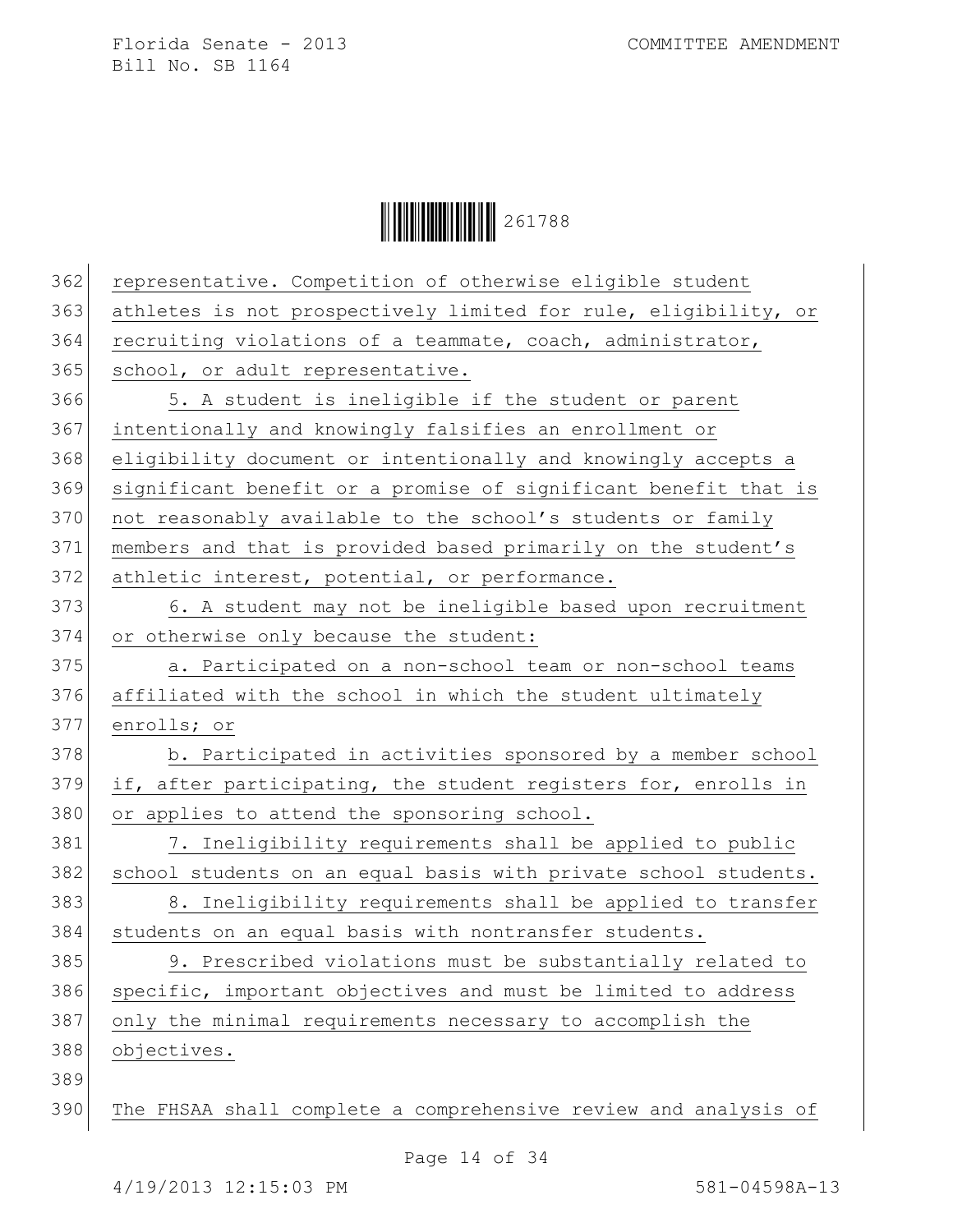

391 all existing bylaws, policies, and administrative procedures to 392 determine compliance with this paragraph by October 1, 2013. The 393 FHSAA shall provide a detailed report originating from its 394 review and analysis, which must include, but need not be limited 395 to, specifically articulating how each violation or requirement 396 in the bylaws, policies, and administrative procedures is 397 substantially related to an identified, important objective and 398 any necessary corrective action. The FHSAA shall provide a copy 399 of the report to the Commissioner of Education, the Governor, 400 the President of the Senate, and the Speaker of the House of 401 Representatives by October 15, 2013. Bylaws, policies, or 402 administrative procedures that are noncompliant with this 403 paragraph are void as of January 1, 2014 The FHSAA shall adopt  $404$  bylaws that, unless specifically provided by statute, establish 405 eligibility requirements for all students who participate in 406 high school athletic competition in its member schools. The 407 bylaws governing residence and transfer shall allow the student 408 to be eligible in the school in which he or she first enrolls 409 each school year or the school in which the student makes 410 himself or herself a candidate for an athletic team by engaging 411 in a practice prior to enrolling in the school. The bylaws shall 412 also allow the student to be eligible in the school to which the 413 student has transferred during the school year if the transfer  $414$  is made by a deadline established by the FHSAA, which may not be 415 prior to the date authorized for the beginning of practice for 416 the sport. These transfers shall be allowed pursuant to the 417 district school board policies in the case of transfer to a 418 public school or pursuant to the private school policies in the 419 case of transfer to a private school. The student shall be

Page 15 of 34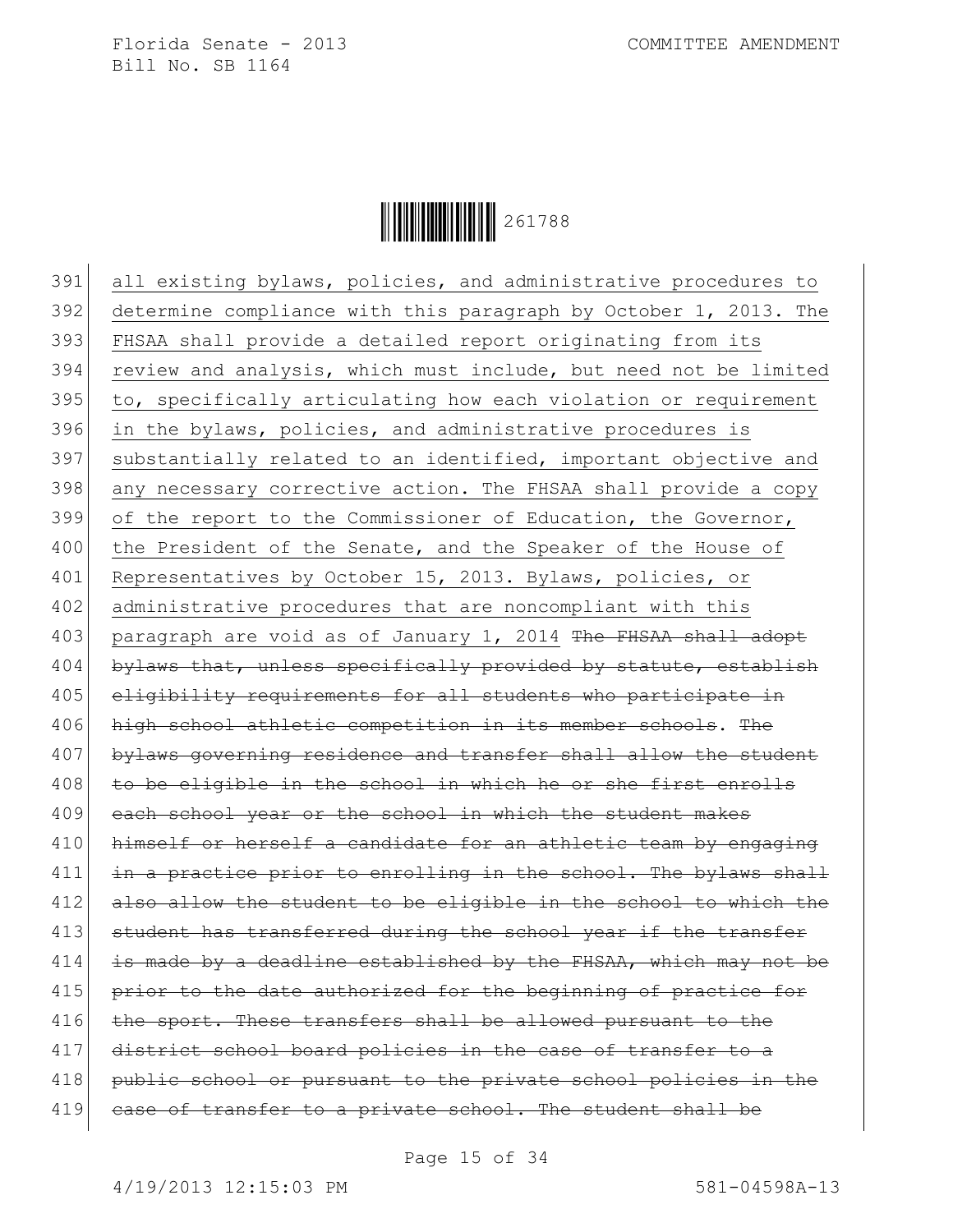

420 eligible in that school so long as he or she remains enrolled in 421 that school. Subsequent eligibility shall be determined and 422 enforced through the FHSAA's bylaws. Requirements governing 423 eligibility and transfer between member schools shall be applied 424 similarly to public school students and private school students.

425 (b) The FHSAA shall adopt bylaws that specifically prohibit 426 the recruiting of students for athletic purposes. The bylaws 427 must shall prescribe penalties and an appeals process for 428 athletic recruiting violations. If it is determined that a 429 school has recruited a student in violation of FHSAA bylaws, the 430 FHSAA may require the school to participate in a higher 431 classification for the sport in which the recruited student 432 competes for a minimum of one classification cycle, in addition 433 to any other appropriate fine and sanction imposed on the 434 school, its coaches, or adult representatives who violate 435 recruiting rules. A student may not be declared ineligible based 436 on violation of recruiting rules unless the student or parent 437 has falsified any enrollment or eligibility document or accepted 438 any benefit or any promise of benefit if such benefit is not 439 generally available to the school's students or family members 440 or is based in any way on athletic interest, potential, or 441 performance.

442 (c) The FHSAA shall adopt bylaws that require all students 443 participating in interscholastic athletic competition or who are 444 candidates for an interscholastic athletic team to 445 satisfactorily pass a medical evaluation each year before prior 446 to participating in interscholastic athletic competition or 447 engaging in any practice, tryout, workout, or other physical 448 activity associated with the student's candidacy for an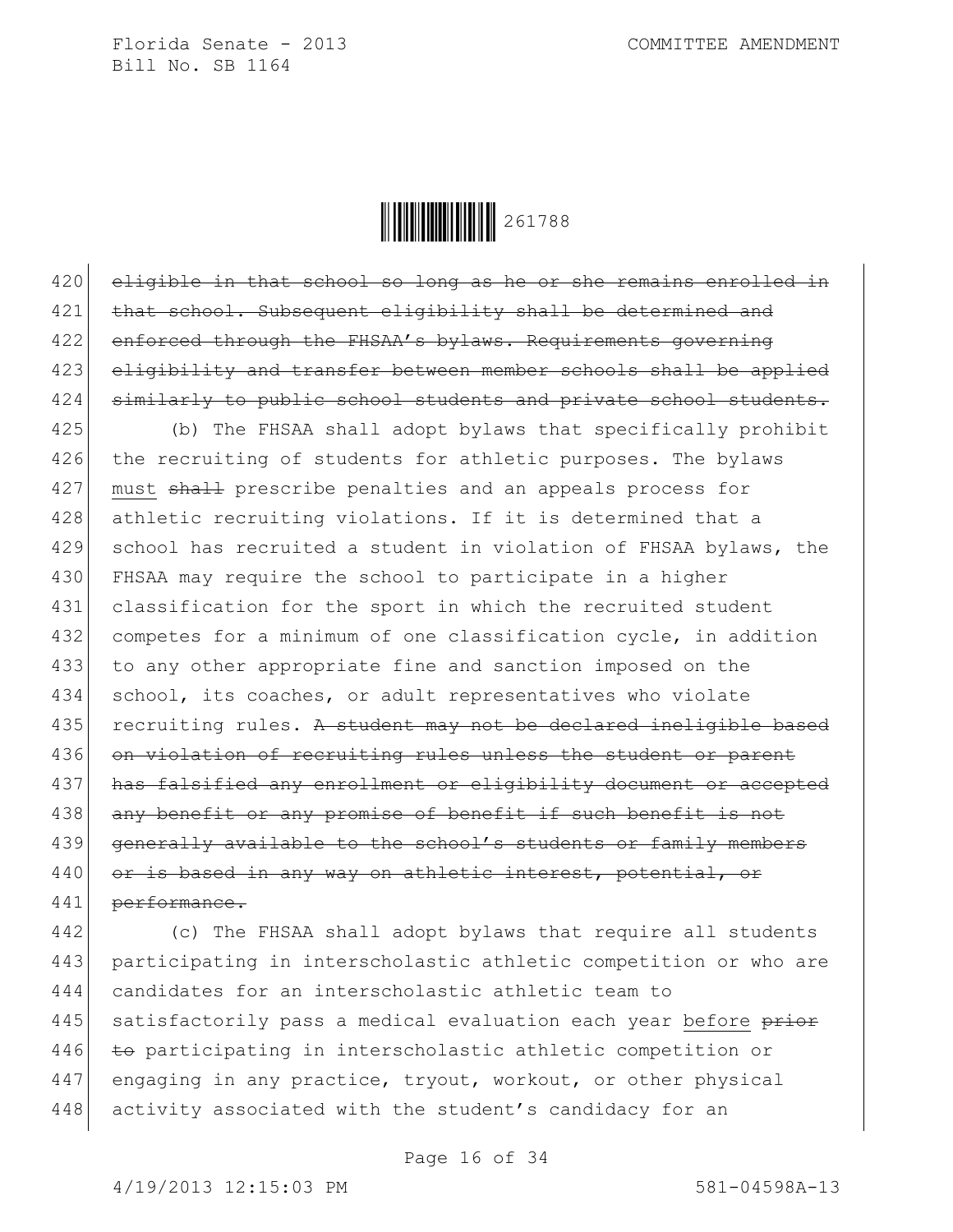

449 interscholastic athletic team. Such medical evaluation may be 450 | administered only by a practitioner licensed under chapter 458, 451 chapter 459, chapter 460, or s. 464.012, and in good standing 452 with the practitioner's requlatory board. The bylaws must shall 453 establish requirements for eliciting a student's medical history 454 and performing the medical evaluation required under this 455 paragraph, which must shall include a physical assessment of the 456 student's physical capabilities to participate in 457 interscholastic athletic competition as contained in a uniform 458 preparticipation physical evaluation and history form. The 459 evaluation form must shall incorporate the recommendations of 460 the American Heart Association for participation cardiovascular 461 screening and must shall provide a place for the signature of 462 the practitioner performing the evaluation with an attestation 463 that each examination procedure listed on the form was performed 464 by the practitioner or by someone under the direct supervision 465 of the practitioner. The form must shall also contain a place 466 for the practitioner to indicate if a referral to another 467 practitioner was made in lieu of completion of a certain 468 examination procedure. The form must shall provide a place for 469 the practitioner to whom the student was referred to complete 470 the remaining sections and attest to that portion of the 471 examination. The preparticipation physical evaluation form must 472 shall advise students to complete a cardiovascular assessment 473 and must shall include information concerning alternative 474 cardiovascular evaluation and diagnostic tests. Results of such 475 medical evaluation must be provided to the school. No student 476 shall be eligible to participate in any interscholastic athletic 477 competition or engage in any practice, tryout, workout, or other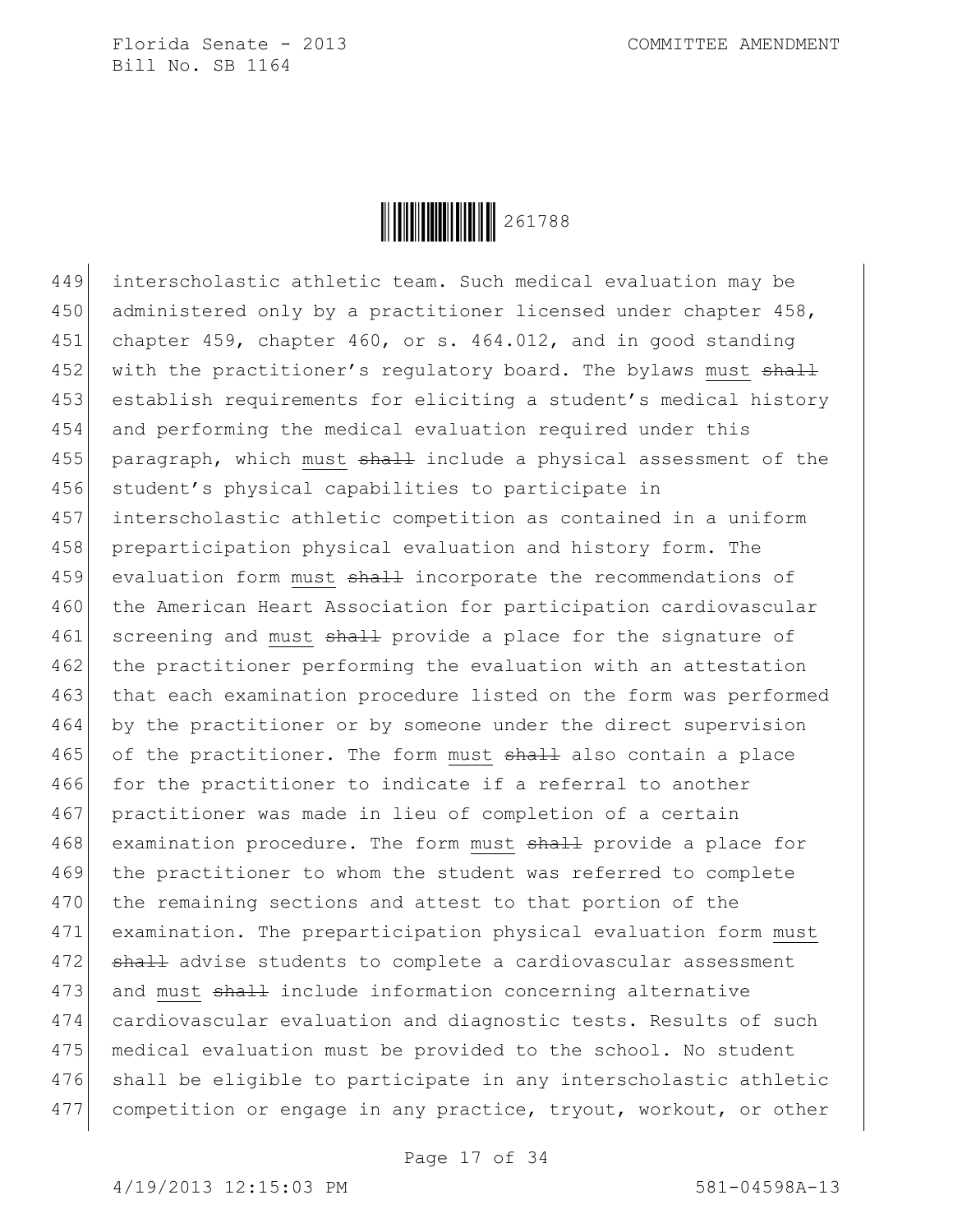

478 physical activity associated with the student's candidacy for an 479 interscholastic athletic team until the results of the medical 480 evaluation have been received and approved by the school.

481 (d) Notwithstanding the provisions of paragraph (c), a 482 student may participate in interscholastic athletic competition 483 or be a candidate for an interscholastic athletic team if the 484 parent of the student objects in writing to the student 485 undergoing a medical evaluation because such evaluation is 486 contrary to his or her religious tenets or practices. However,  $487$  in such case, there shall be no liability on the part of any 488 person or entity in a position to otherwise rely on the results 489 of such medical evaluation for any damages resulting from the 490 student's injury or death arising directly from the student's 491 participation in interscholastic athletics where an undisclosed 492 medical condition that would have been revealed in the medical 493 evaluation is a proximate cause of the injury or death.

494 (e) The FHSAA shall adopt bylaws that regulate persons who 495 conduct investigations on behalf of the FHSAA. A formal 496 investigation must be completed within 90 days after the onset 497 of the investigation, and the FHSAA may not contract or in any 498 way pay for more than 520 hours of work for any investigation. 499 The bylaws must shall include provisions that require an 500 investigator to:

501 1. Undergo level 2 background screening under s. 435.04, 502 establishing that the investigator has not committed any 503 disqualifying offense listed in s. 435.04, unless the 504 investigator can provide proof of compliance with level 2 505 screening standards submitted within the previous 5 years to 506 meet any professional licensure requirements, provided:

Page 18 of 34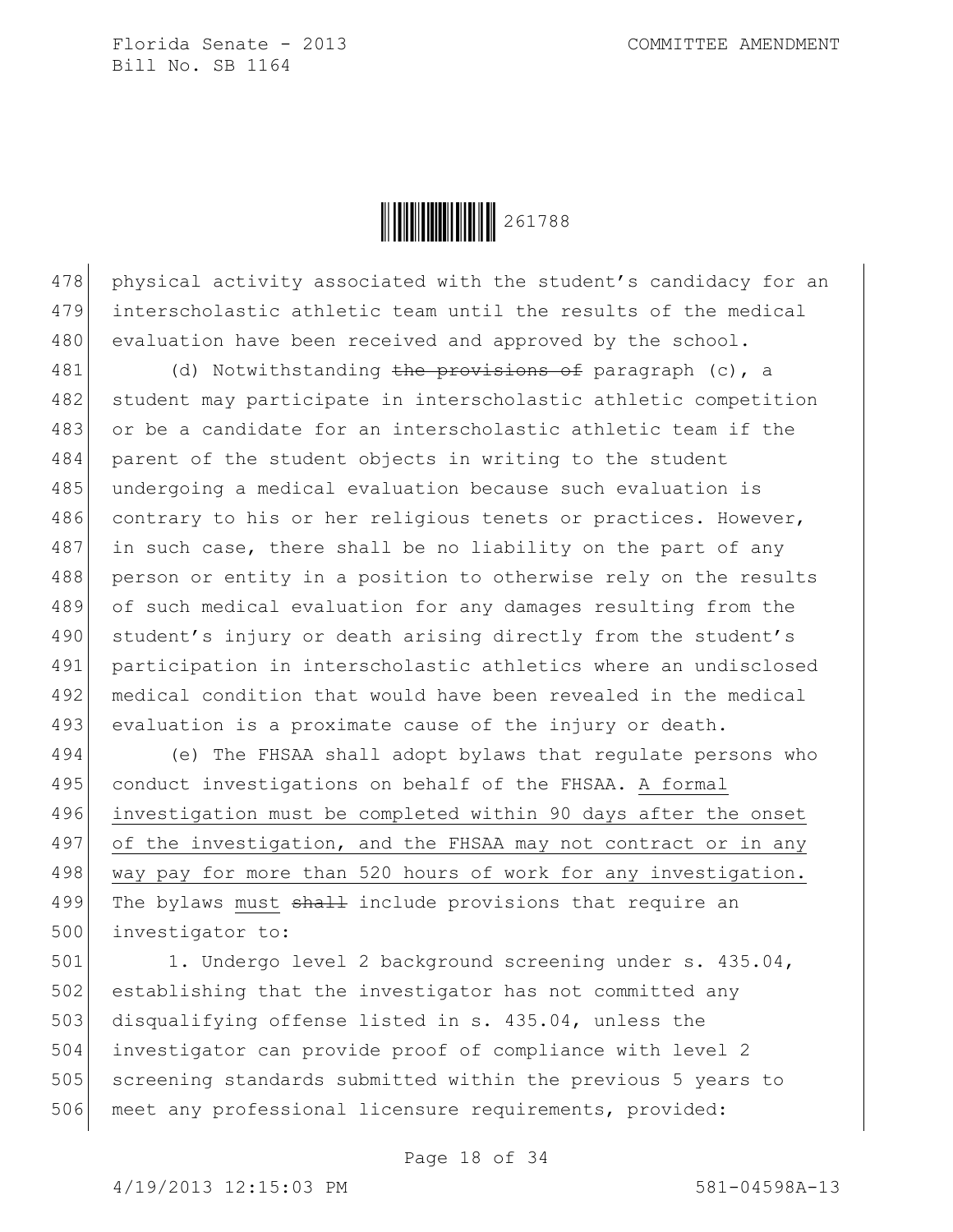$\begin{array}{|c|c|c|c|c|}\hline \multicolumn{1}{|}{\textbf{1}} & \multicolumn{1}{|}{\textbf{2}} & \multicolumn{1}{|}{\textbf{2}} & \multicolumn{1}{|}{\textbf{2}} & \multicolumn{1}{|}{\textbf{2}} & \multicolumn{1}{|}{\textbf{2}} & \multicolumn{1}{|}{\textbf{2}} & \multicolumn{1}{|}{\textbf{2}} & \multicolumn{1}{|}{\textbf{2}} & \multicolumn{1}{|}{\textbf{2}} & \multicolumn{1}{|}{\textbf{2}} & \multicolumn{1}{|}{\textbf{2}} & \multicolumn{1}{|}{$ 

| 507 | a. The investigator has not had a break in service from a        |
|-----|------------------------------------------------------------------|
| 508 | position that requires level 2 screening for more than 90 days;  |
| 509 | and                                                              |
| 510 | b. The investigator submits, under penalty of perjury, an        |
| 511 | affidavit verifying that the investigator has not committed any  |
| 512 | disqualifying offense listed in s. 435.04 and is in full         |
| 513 | compliance with this paragraph.                                  |
| 514 | 2. Be appointed as an investigator by the executive              |
| 515 | director.                                                        |
| 516 | 3. Carry a photo identification card that shows the FHSAA        |
| 517 | name, logo, and the investigator's official title.               |
| 518 | 4. Notwithstanding s. 493.6102, maintain a valid class "C"       |
| 519 | license as established in chapter 493.                           |
| 520 | 5.4. Adhere to the following quidelines:                         |
| 521 | a. Investigate only those alleged violations assigned by         |
| 522 | the executive director or the board of directors.                |
| 523 | b. Conduct interviews on Monday through Friday between the       |
| 524 | hours of 9 a.m. and 7 p.m. only, unless previously agreed to by  |
| 525 | the interviewee.                                                 |
| 526 | c. Notify at least 24 hours before the interview at least        |
| 527 | one custodial parent of a student being interviewed of the right |
| 528 | to be present during the interview upon the good-faith request   |
| 529 | of the parent for a reasonable period of time if necessary for   |
| 530 | the parent to attend the interview.                              |
| 531 | d.e. Allow both parents the parent of any student being          |
| 532 | interviewed to be present during the interview.                  |
| 533 | d. Search residences or other private areas only with the        |
| 534 | permission of the executive director and the written consent of  |
| 535 | the student's parent and only with a parent or a representative  |
|     |                                                                  |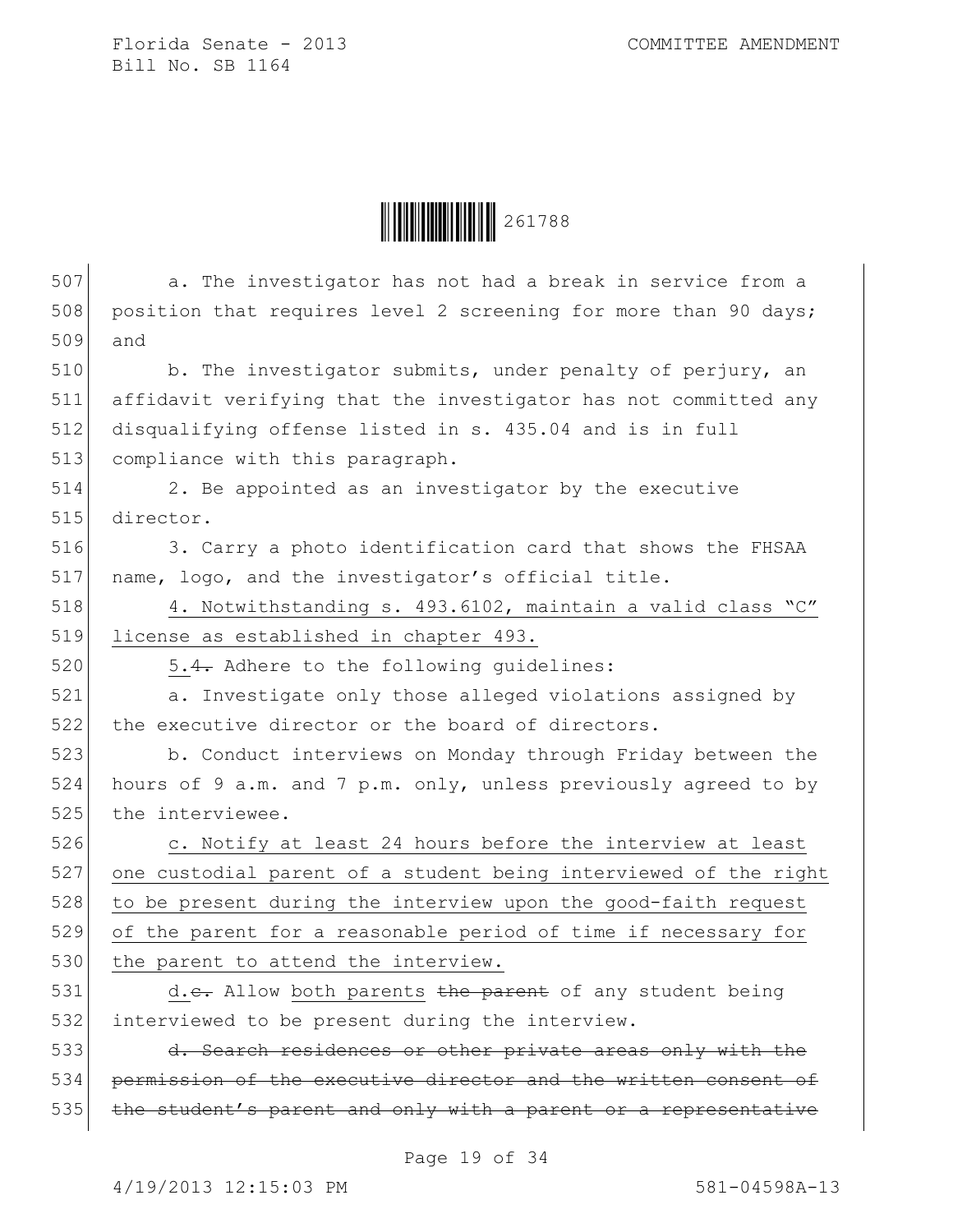

| 536 | of the parent present.                                                |
|-----|-----------------------------------------------------------------------|
| 537 | 6. Provide notice to the affected student, parent, coach,             |
| 538 | and school within 2 business days after the assignment of a           |
| 539 | formal investigation into ineligibility or other violation of         |
| 540 | law or rule. If the executive director certifies in writing that      |
| 541 | a compelling need to withhold notice exists, identifying with         |
| 542 | specificity why notice must not be provided, the notice is not        |
| 543 | required until the investigator concludes the investigation. The      |
| 544 | executive director shall provide a copy of the certification to       |
| 545 | the Commissioner of Education within 1 business day after             |
| 546 | signing the certification.                                            |
| 547 | 7. Provide the affected student, parent, coach, and school            |
| 548 | within 5 business days after completion of the formal                 |
| 549 | investigation a copy of the investigation report and any              |
| 550 | recommendation made by the investigator, executive director, or       |
| 551 | board of directors.                                                   |
| 552 | (f) The FHSAA shall adopt bylaws that establish sanctions             |
| 553 | for coaches who have committed major violations of the FHSAA's        |
| 554 | bylaws and policies.                                                  |
| 555 | 1. Major violations include, but are not limited to,                  |
| 556 | knowingly allowing an ineligible student to participate in a          |
| 557 | contest representing a member school in an interscholastic            |
| 558 | contest, $\theta$ committing a violation of the FHSAA's recruiting or |
| 559 | sportsmanship policies, or colluding with a coach to prevent a        |
| 560 | member or non-member school from scheduling competitions among        |
| 561 | themselves.                                                           |
| 562 | 2. Sanctions placed upon an individual coach may include,             |
| 563 | but are not limited to, prohibiting or suspending the coach from      |
| 564 | coaching, participating in, or attending any athletic activity        |

Page 20 of 34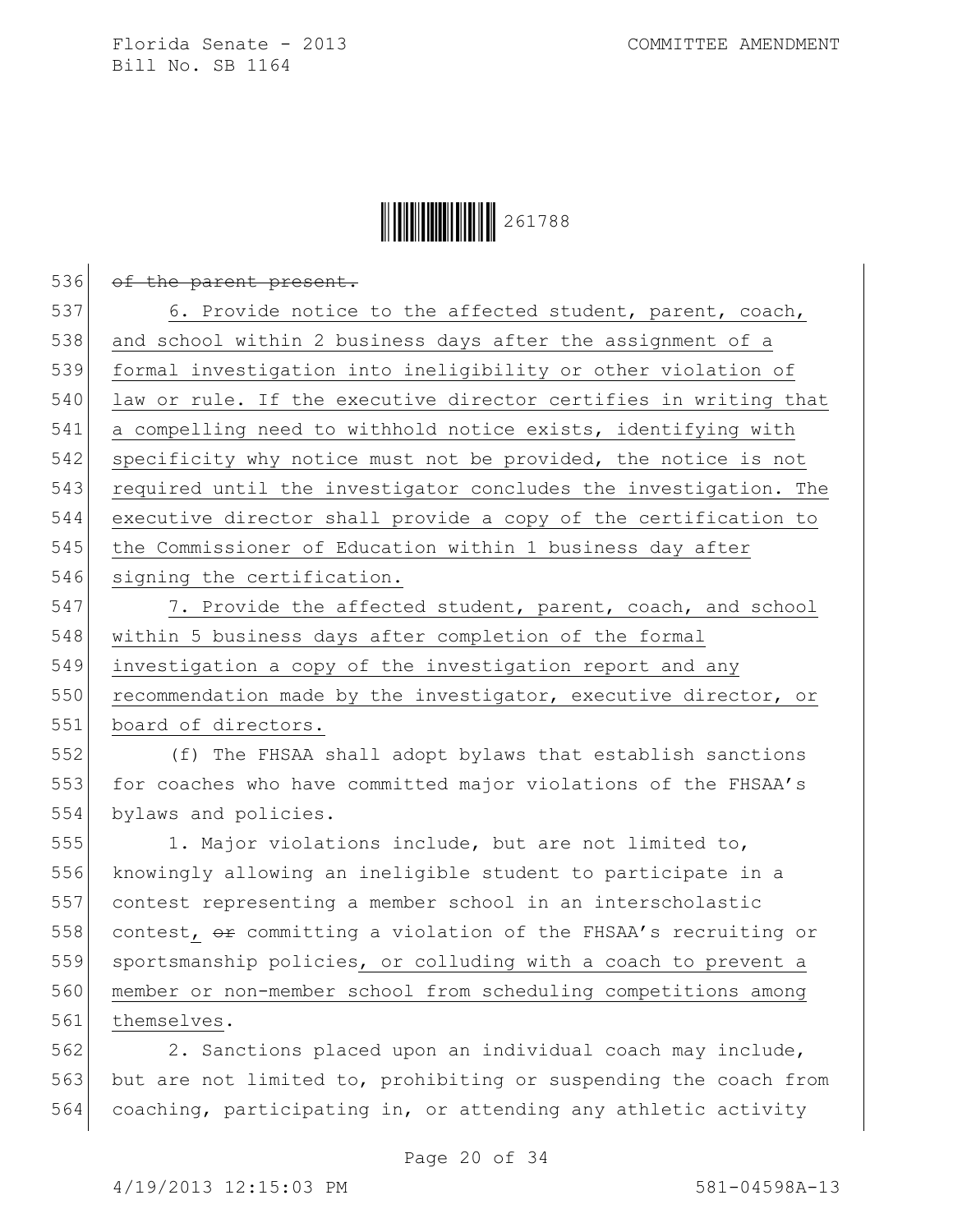

565 sponsored, recognized, or sanctioned by the FHSAA and the member school for which the coach committed the violation. If a coach is sanctioned by the FHSAA and the coach transfers to another member school, those sanctions remain in full force and effect during the term of the sanction.

570 3. If a member school is assessed a financial penalty as a 571 result of a coach committing a major violation, the coach shall 572 reimburse the member school before being allowed to coach, 573 participate in, or attend any athletic activity sponsored, 574 recognized, or sanctioned by the FHSAA and a member school.

575 4. The FHSAA shall establish a due process procedure for 576 coaches sanctioned under this paragraph, consistent with the 577 appeals procedures set forth in subsection (7).

578 (g) The FHSAA shall adopt bylaws establishing the process 579 and standards by which FHSAA investigations into ineligibility 580 are initiated and determinations of sanctions or eligibility 581 determinations against a student, coach, or school eligibility 582 are made. Such bylaws must shall provide that:

583 1. Ineligibility must be established by clear and 584 convincing evidence;

585 2. Initial investigations into allegations of ineligibility may be initiated by the FHSAA only if supported by credible information from an identified source or from an anonymous 588 source with credible corroboration and which, if proven true, 589 would reasonably rebut the presumption of ineligibility. An informal investigation is limited to determining whether there is a sufficient evidentiary basis to initiate a formal investigation and to produce the sworn testimony or affidavit necessary to do so as hereinafter provided. Formal

Page 21 of 34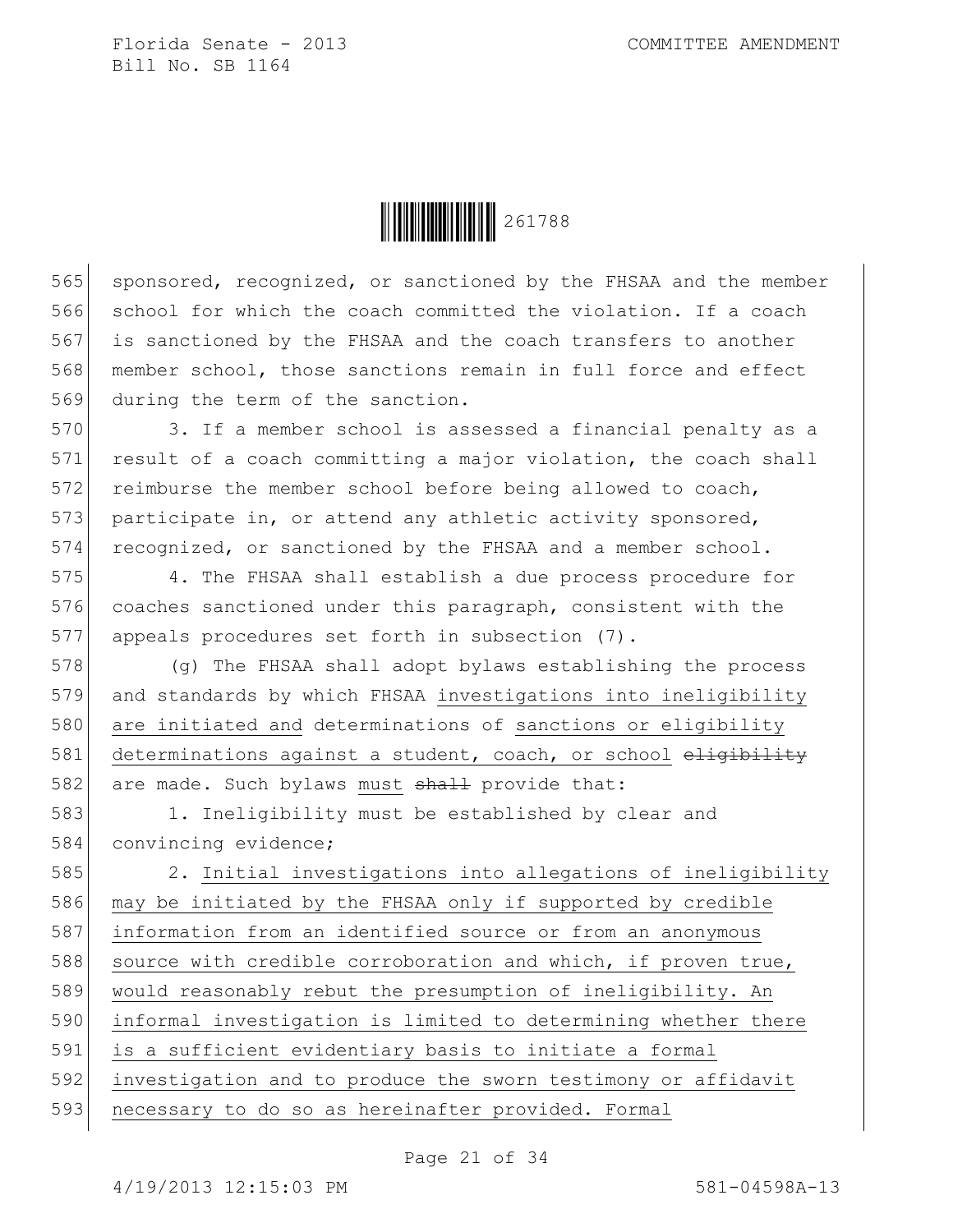

594 investigations into ineligibility may not be initiated unless 595 supported by sworn testimony or affidavits which, if proven 596 true, would reasonably demonstrate ineligibility by clear and 597 convincing evidence. The investigator and individual making the 598 determination shall receive and consider, from students, 599 parents, coaches, and schools, all evidence of a type commonly 600 relied upon by reasonably prudent persons in the conduct of 601 their affairs. Such evidence shall be admissible in the 602 proceeding, whether or not such evidence would be admissible in 603 a trial court in this state. An investigator or other agent of 604 the FHSAA may not conduct searches of residences or other  $605$  private areas during the course of an investigation. Student 606 athletes, parents, and schools must have notice of the 607 initiation of any investigation or other inquiry into  $608$  eligibility and may present, to the investigator and to the 609 individual making the eligibility determination, any information  $610$  or evidence that is credible, persuasive, and of a kind 611 reasonably prudent persons rely upon in the conduct of serious 612  $\sigma$  affairs:

613 3. An investigator may not determine matters of eligibility 614 but must submit information and evidence to the executive 615 director or a person designated by the executive director or by 616 the board of directors for an unbiased and objective 617 determination of eligibility; and

618 4. A determination of ineligibility must be made in 619 writing, setting forth the findings of fact and specific 620 violation upon which the decision is based.

621 (h) In lieu of bylaws adopted under paragraph  $(g)$ , the 622 FHSAA may adopt bylaws providing as a minimum the procedural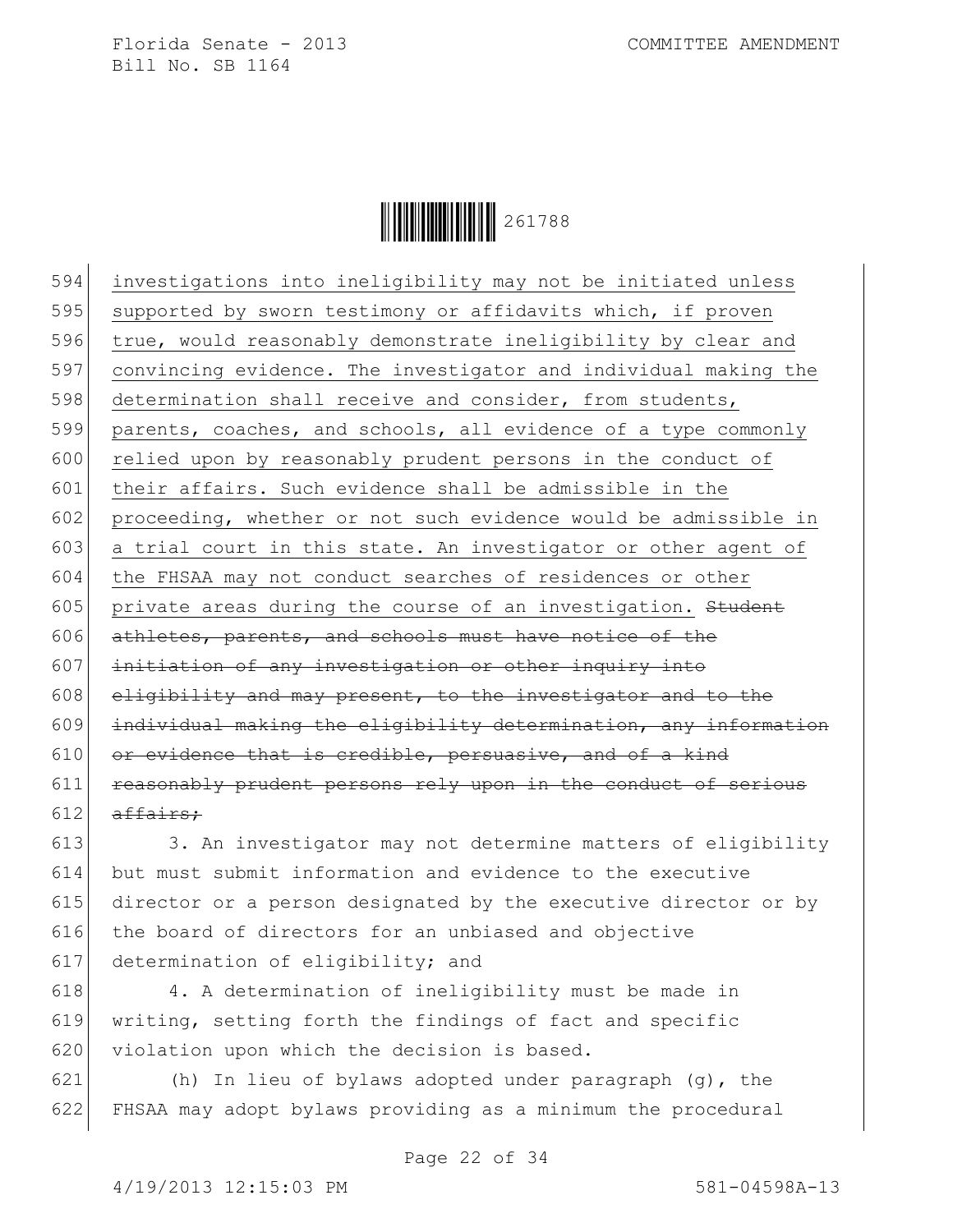Ì261788ZÎ261788

623 safequards of ss. 120.569 and 120.57, making appropriate 624 provision for appointment of unbiased and qualified hearing 625 officers.

 $626$  (i) Any student, coach, or school found to be ineligible 627 has the option to challenge the ineligibility determination 628 through the FHSAA appeal process or pursuant to ss. 120.569 and 629 120.57. The FHSAA shall notify in writing the student, coach, or 630 school of this option upon making the ineligibility 631 determination. Such an administrative hearing shall be 632 expedited. The Division of Administrative Hearings may assess a 633 fee, payable by the nonprevailing party, sufficient to cover the 634 cost of the administration of such proceedings The FHSAA bylaws 635 may not limit the competition of student athletes prospectively 636 for rule violations of their school or its coaches or their 637 adult representatives. The FHSAA bylaws may not unfairly punish 638 student athletes for eligibility or recruiting violations 639 perpetrated by a teammate, coach, or administrator. Contests may 640 not be forfeited for inadvertent eligibility violations unless 641 the coach or a school administrator should have known of the 642 violation. Contests may not be forfeited for other eligibility 643 violations or recruiting violations in excess of the number of 644 contests that the coaches and adult representatives responsible 645 for the violations are prospectively suspended.

646  $(j)$  The FHSAA organization shall adopt quidelines to 647 educate athletic coaches, officials, administrators, and student 648 athletes and their parents of the nature and risk of concussion 649 and head injury.

650  $(k)$  The FHSAA organization shall adopt bylaws or policies 651 that require the parent of a student who is participating in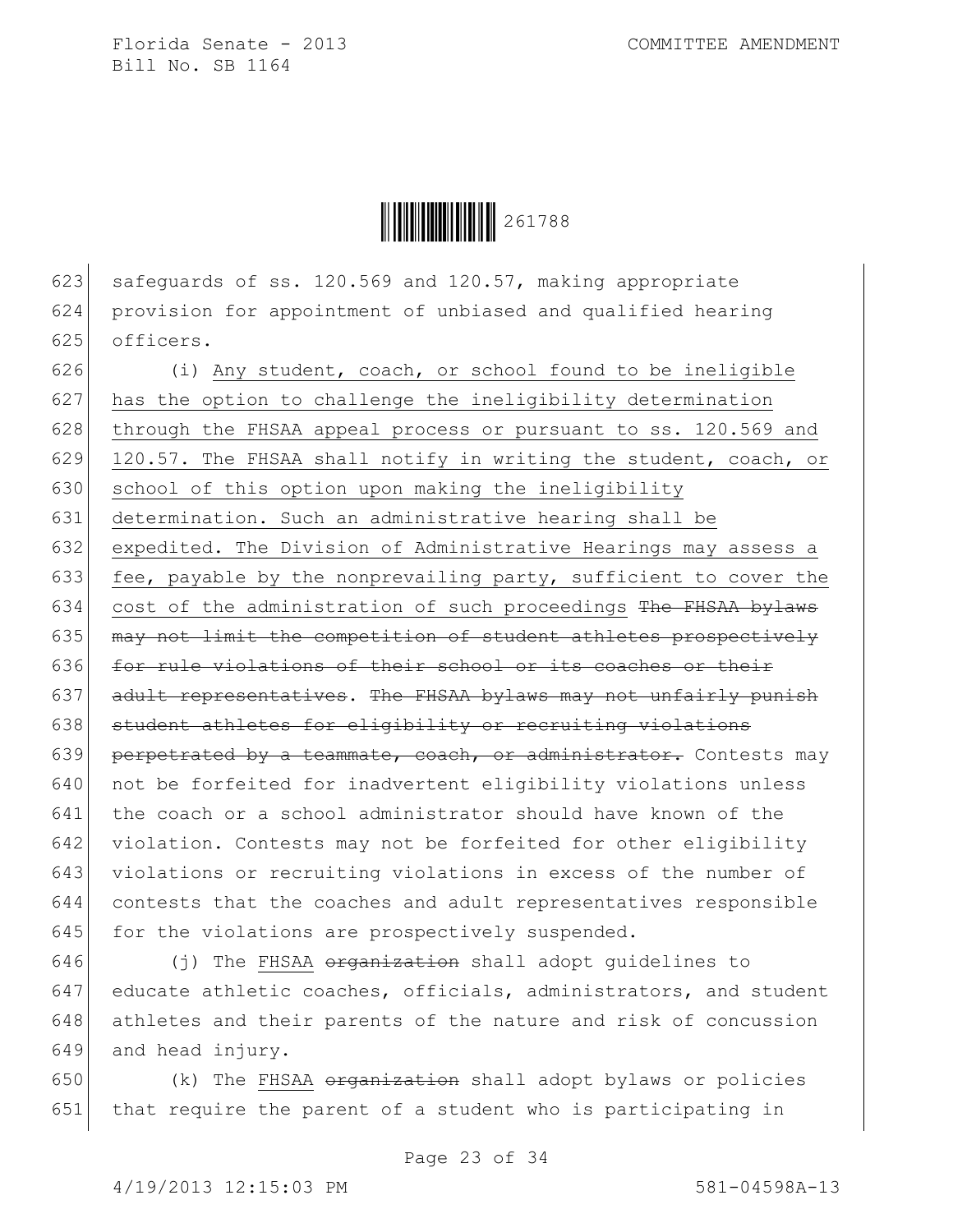

 interscholastic athletic competition or who is a candidate for an interscholastic athletic team to sign and return an informed consent that explains the nature and risk of concussion and head injury, including the risk of continuing to play after concussion or head injury, each year before participating in interscholastic athletic competition or engaging in any practice, tryout, workout, or other physical activity associated with the student's candidacy for an interscholastic athletic 660 team.

 $(1)$  The FHSAA <del>organization</del> shall adopt bylaws or policies 662 that require each student athlete who is suspected of sustaining 663 a concussion or head injury in a practice or competition to be immediately removed from the activity. A student athlete who has 665 been removed from an activity may not return to practice or competition until the student submits to the school a written medical clearance to return stating that the student athlete no 668 longer exhibits signs, symptoms, or behaviors consistent with a concussion or other head injury. Medical clearance must be authorized by the appropriate health care practitioner trained in the diagnosis, evaluation, and management of concussions as defined by the Sports Medicine Advisory Committee of the Florida 673 High School Athletic Association.

674 (m) The FHSAA organization shall adopt bylaws for the 675 establishment and duties of a sports medicine advisory committee 676 composed of the following members:

677 1. Eight physicians licensed under chapter 458 or chapter 678 459 with at least one member licensed under chapter 459.

679 2. One chiropractor licensed under chapter 460.

680 3. One podiatrist licensed under chapter 461.

Page 24 of 34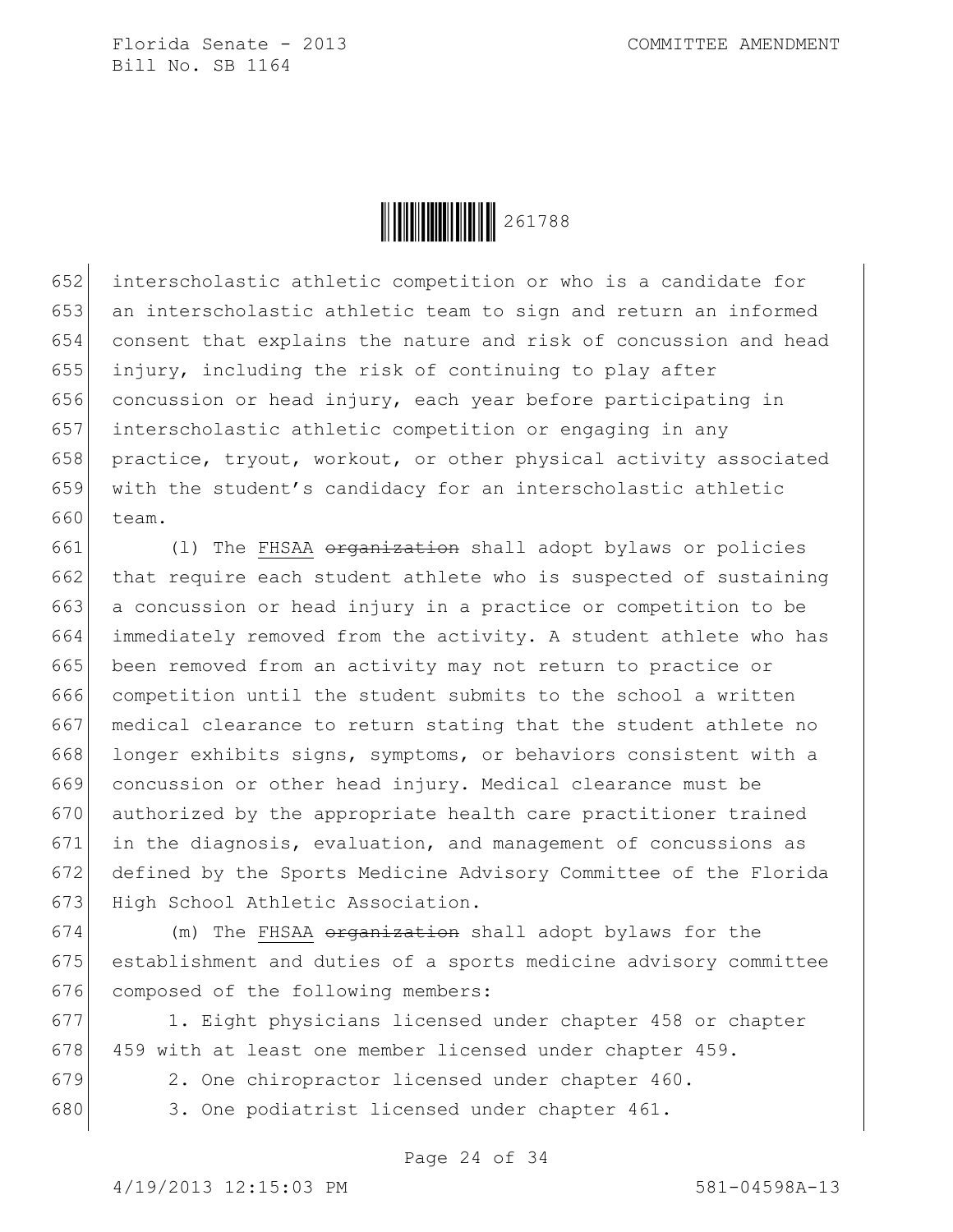

| 681 | 4. One dentist licensed under chapter 466.                       |
|-----|------------------------------------------------------------------|
| 682 | 5. Three athletic trainers licensed under part XIII of           |
| 683 | chapter 468.                                                     |
| 684 | 6. One member who is a current or retired head coach of a        |
| 685 | high school in the state.                                        |
| 686 | (n) Student school attendance and transfer approvals shall       |
| 687 | be determined by the district school board in the case of a      |
| 688 | public school student and by the private school in the case of a |
| 689 | private school student. If the district school board or private  |
| 690 | school approves the student school attendance or transfer, the   |
| 691 | student remains eligible to participate in high school athletic  |
| 692 | competition under the FHSAA jurisdiction.                        |
| 693 | (o) 1. The FHSAA may challenge the student's eligibility to      |
| 694 | participate in a high school athletic competition pursuant to    |
| 695 | paragraph (n) by filing a petition for a hearing with the        |
| 696 | Division of Administrative Hearings pursuant to s. 120.569, with |
| 697 | a copy of the petition contemporaneously provided to the         |
| 698 | student, parent, coach, and school. The student remains eligible |
| 699 | unless a final order finding the student's ineligibility is      |
| 700 | rendered. The Division of Administrative Hearings may assess a   |
| 701 | fee, payable by the FHSAA, sufficient to cover the cost of the   |
| 702 | administration of such proceedings.                              |
| 703 | 2. The burden is on the FHSAA to demonstrate by clear and        |
| 704 | convincing evidence that the student is ineligible. The          |
| 705 | administrative law judge shall issue a final order pursuant to   |
| 706 | s. 120.68. If the administrative law judge finds that the        |
| 707 | student remains eligible, the final order shall award all        |
| 708 | reasonable costs and attorney fees to be paid to all respondents |
| 709 | by the FHSAA. The FHSAA may not seek to recoup these costs and   |
|     |                                                                  |

Page 25 of 34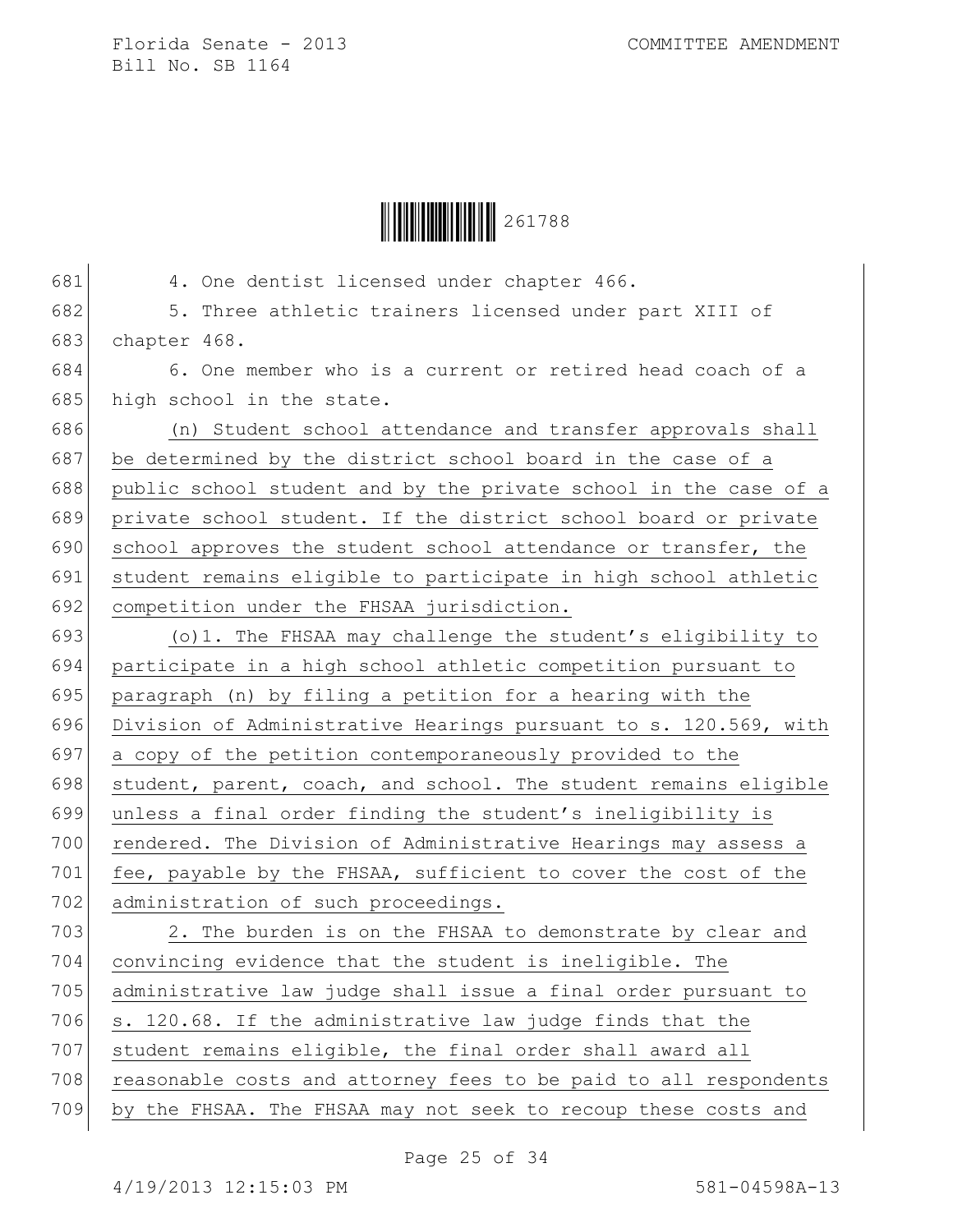

710 expenses from any other person, entity, or party.

711 (3) GOVERNING STRUCTURE OF THE ORGANIZATION.—

712 (a) The FHSAA shall operate as a representative democracy 713 in which the sovereign authority is within its member schools. 714 Except as provided in this section, the FHSAA shall govern its 715 affairs through its bylaws.

 (b) Each member school, on its annual application for membership, shall name its official representative to the FHSAA. 718 This representative must be either the school principal or his or her designee. That designee must either be an assistant principal or athletic director housed within that same school.

 (c) The FHSAA's membership shall be divided along existing county lines into four contiguous and compact administrative 723 regions, each containing an equal or nearly equal number of member schools to ensure equitable representation on the FHSAA's 725 board of directors, representative assembly, and appeals committees.

727 (4) BOARD OF DIRECTORS.

 (a) The executive authority of the FHSAA shall be vested in its board of directors. Any entity that appoints members to the 730 board of directors shall examine the ethnic and demographic composition of the board when selecting candidates for 732 appointment and shall, to the greatest extent possible, make appointments that reflect state demographic and population trends. Effective October 1, 2013, the board of directors shall 735 be composed of 17  $\frac{16}{16}$  persons, as follows:

736 1. One charter school representative, elected from among 737 its public school representative members Four public member 738 school representatives, one elected from among its public school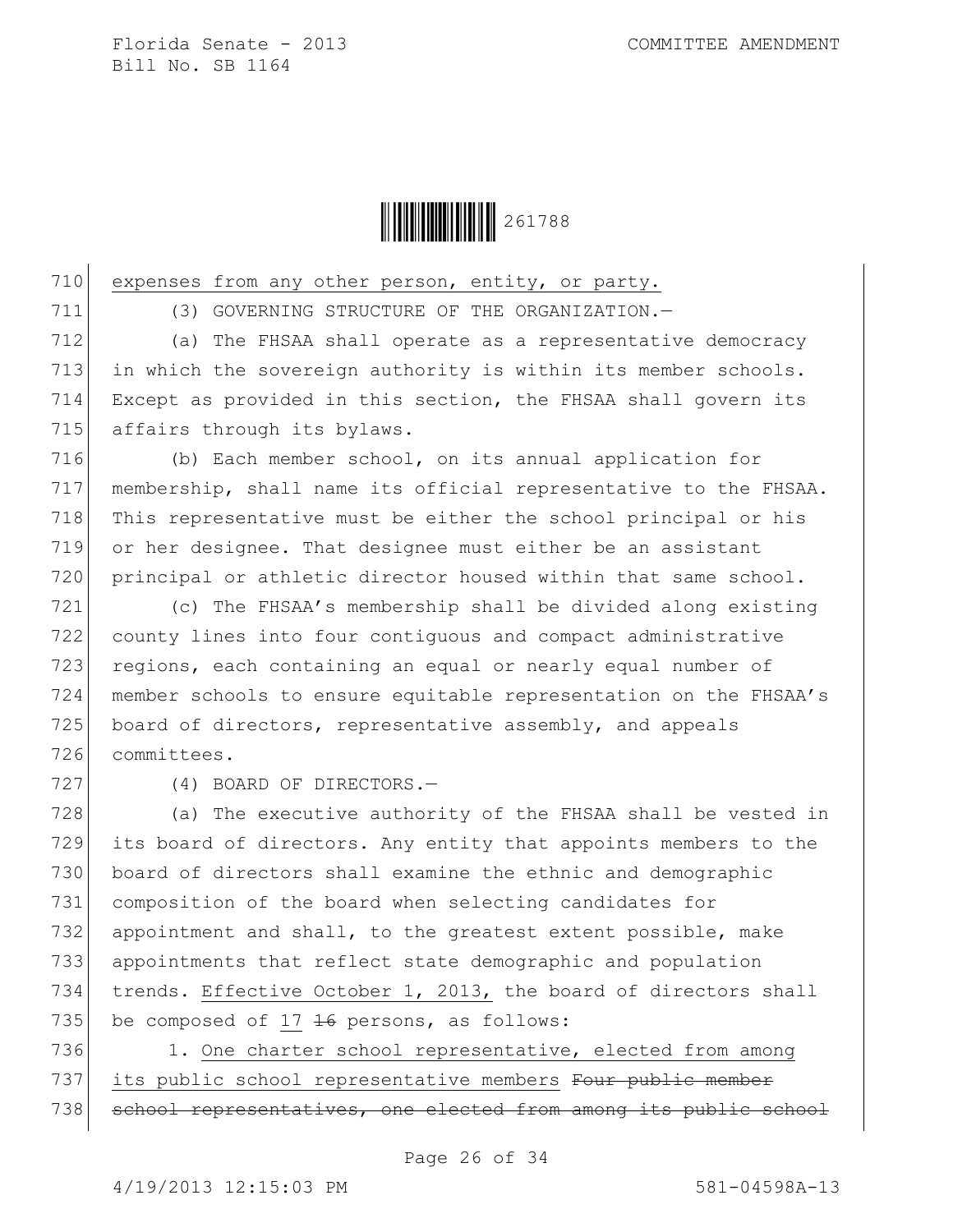

739 representative members within each of the four administrative  $740$  regions.

741 2. One Four nonpublic member school representative 742 representatives, one elected from among its nonpublic school 743 representative members within each of the four administrative  $744$  regions.

 $745$  3. Four Three representatives appointed by the 746 commissioner, one appointed from each of the four administrative 747 regions one appointed from the two northernmost administrative 748 regions and one appointed from the two southernmost 749 administrative regions. The third representative shall be 750 appointed to balance the board for diversity or state population  $751$  trends, or both.

752 4. Two district school superintendents, one elected from 753 the two northernmost administrative regions by the members in 754 those regions and one elected from the two southernmost 755 administrative regions by the members in those regions.

756 5. Two district school board members, one elected from the 757 two northernmost administrative regions by the members in those 758 regions and one elected from the two southernmost administrative 759 regions by the members in those regions.

760 6. Two county athletic directors, one elected from the two 761 northernmost administrative regions by the members in those 762 regions and one elected from the two southernmost administrative 763 regions by the members in those regions.

764 7.6. The commissioner or his or her designee from the 765 department executive staff.

766 8. One representative appointed by the President of the 767 Senate.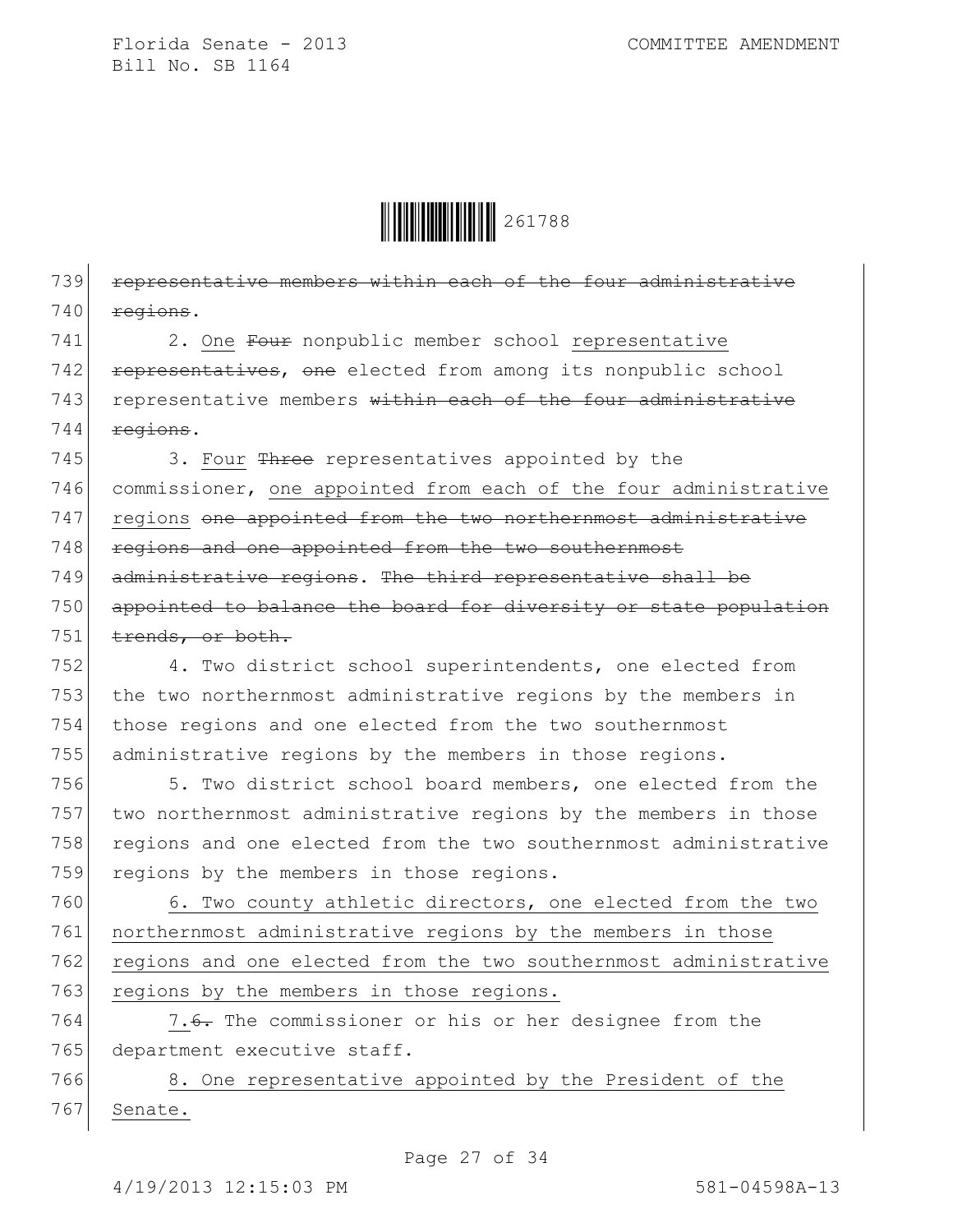$\begin{array}{|c|c|c|c|c|}\hline \multicolumn{1}{|}{\textbf{1}} & \multicolumn{1}{|}{\textbf{2}} & \multicolumn{1}{|}{\textbf{2}} & \multicolumn{1}{|}{\textbf{2}} & \multicolumn{1}{|}{\textbf{2}} & \multicolumn{1}{|}{\textbf{2}} & \multicolumn{1}{|}{\textbf{2}} & \multicolumn{1}{|}{\textbf{2}} & \multicolumn{1}{|}{\textbf{2}} & \multicolumn{1}{|}{\textbf{2}} & \multicolumn{1}{|}{\textbf{2}} & \multicolumn{1}{|}{\textbf{2}} & \multicolumn{1}{|}{$ 

| 768 | 9. One representative appointed by the Speaker of the House      |
|-----|------------------------------------------------------------------|
| 769 | of Representatives.                                              |
| 770 | 10. One representative appointed by the Executive Director       |
| 771 | of the Florida Athletic Coaches Association.                     |
| 772 | 11. One home school member representative elected from           |
| 773 | among its home school representative members.                    |
| 774 | (b) A quorum of the board of directors shall consist of one      |
| 775 | more than half of its nine members.                              |
| 776 | (c) The board of directors shall elect a president and a         |
| 777 | vice president from among its members. These officers shall also |
| 778 | serve as officers of the FHSAA.                                  |
| 779 | (d) Members of the board of directors shall serve terms of       |
| 780 | 4 3 years and are not eligible to succeed themselves only once.  |
| 781 | A member of the board of directors, other than the commissioner  |
| 782 | or his or her designee, may serve a maximum of 4 6 consecutive   |
| 783 | years. The FHSAA's bylaws shall establish a rotation of terms so |
| 784 | that approximately one-third of the members other than the       |
| 785 | commissioner or his or her designee rotate off the board each    |
| 786 | year to ensure that a majority of the members' terms do not      |
| 787 | expire concurrently. For the purpose of ensuring staggered       |
| 788 | terms, board members appointed by the commissioner prior to July |
| 789 | 1, 2013, and the two district school superintendents elected     |
| 790 | prior to July 1, 2013, may continue to serve on the board        |
| 791 | through September 30, 2015.                                      |
| 792 | (e) The authority and duties of the board of directors,          |
| 793 | acting as a body and in accordance with the FHSAA's bylaws, are  |
| 794 | as follows:                                                      |
| 795 | 1. To act as the incorporated FHSAA's board of directors         |
| 796 | and to fulfill its obligations as required by the FHSAA's        |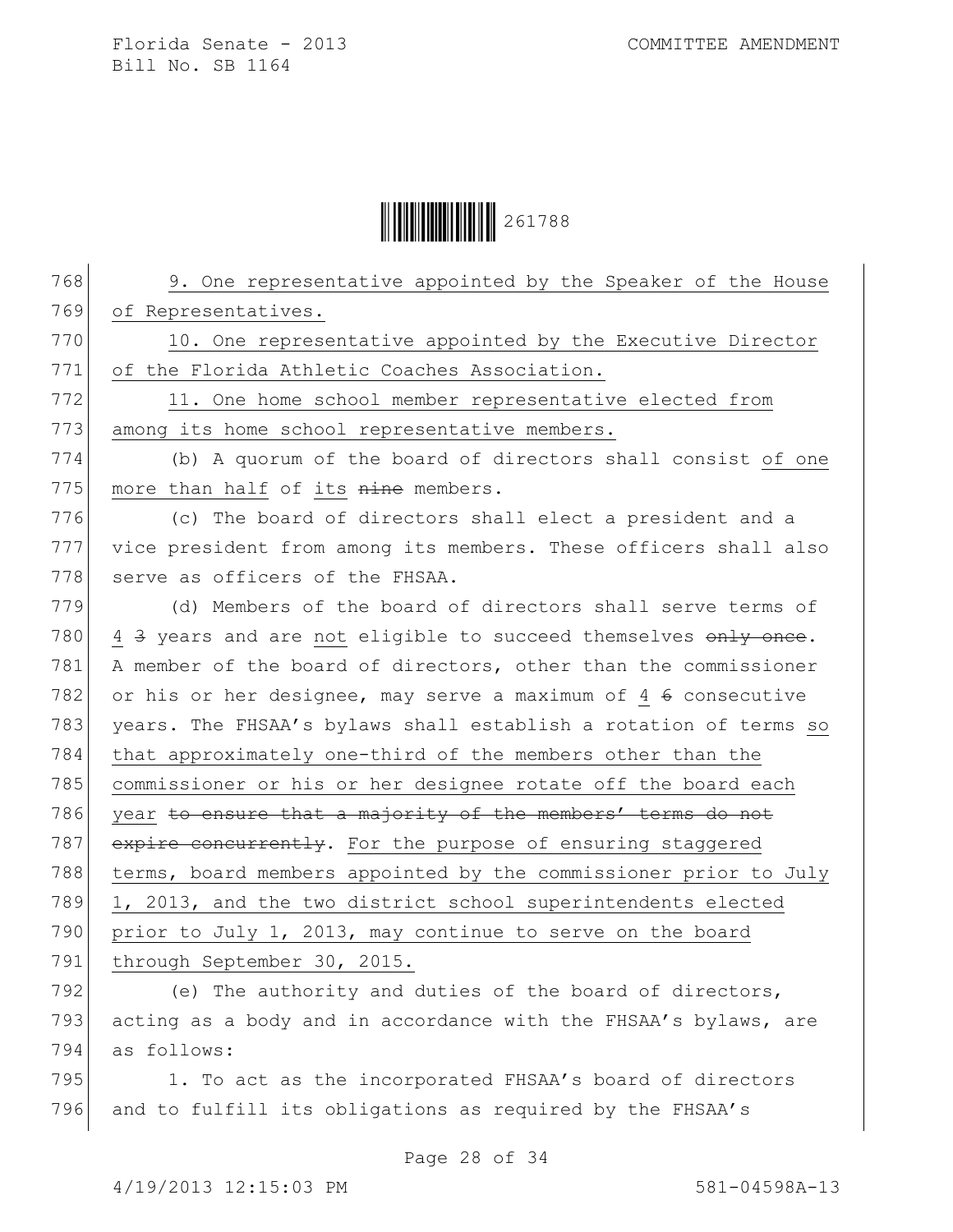

797 charter and articles of incorporation. 798 2. To establish such quidelines, requlations, policies, and 799 procedures as are authorized by the bylaws. 800 3. To employ an FHSAA executive director, subject to Senate 801 confirmation. The executive director has who shall have the 802 authority to waive the bylaws of the FHSAA in order to comply 803 with statutory changes. The executive director's salary shall be 804 no greater than that set by law for the Governor of this state. 805 The executive director is not entitled to per diem and travel 806 expenses in excess of the rate provided for state employees 807 under s. 112.061. 808 4. To levy annual dues and other fees and to set the 809 percentage of contest receipts to be collected by the FHSAA 810 except that, beginning in the 2013-2014 fiscal year, all dues, 811 fees, and percentages of contest receipts that the FHSAA is 812 entitled to collect shall be fixed at the amount established in 813 the FHSAA bylaws for 2012-2013 as published on the FHSAA website 814 as of February 26, 2013, and may be increased only once annually 815 in an amount necessary to reflect changes in the United States 816 Department of Labor's Consumer Price Index for All Urban 817 Consumers (CPI-U), all items, with the resulting calculation 818 rounded to the nearest whole dollar amount. The aggregate of 819 such dues, fees, and percentages of contest receipts shall be 820 allocated as follows: 821 a. Up to 55 percent for the FHSAA to be used for 822 organization operations as allowed by law.

823 b. At least 30 percent for the FHSAA to provide 824 postsecondary scholarships to students who meet qualifications 825 established by the FHSAA.

Page 29 of 34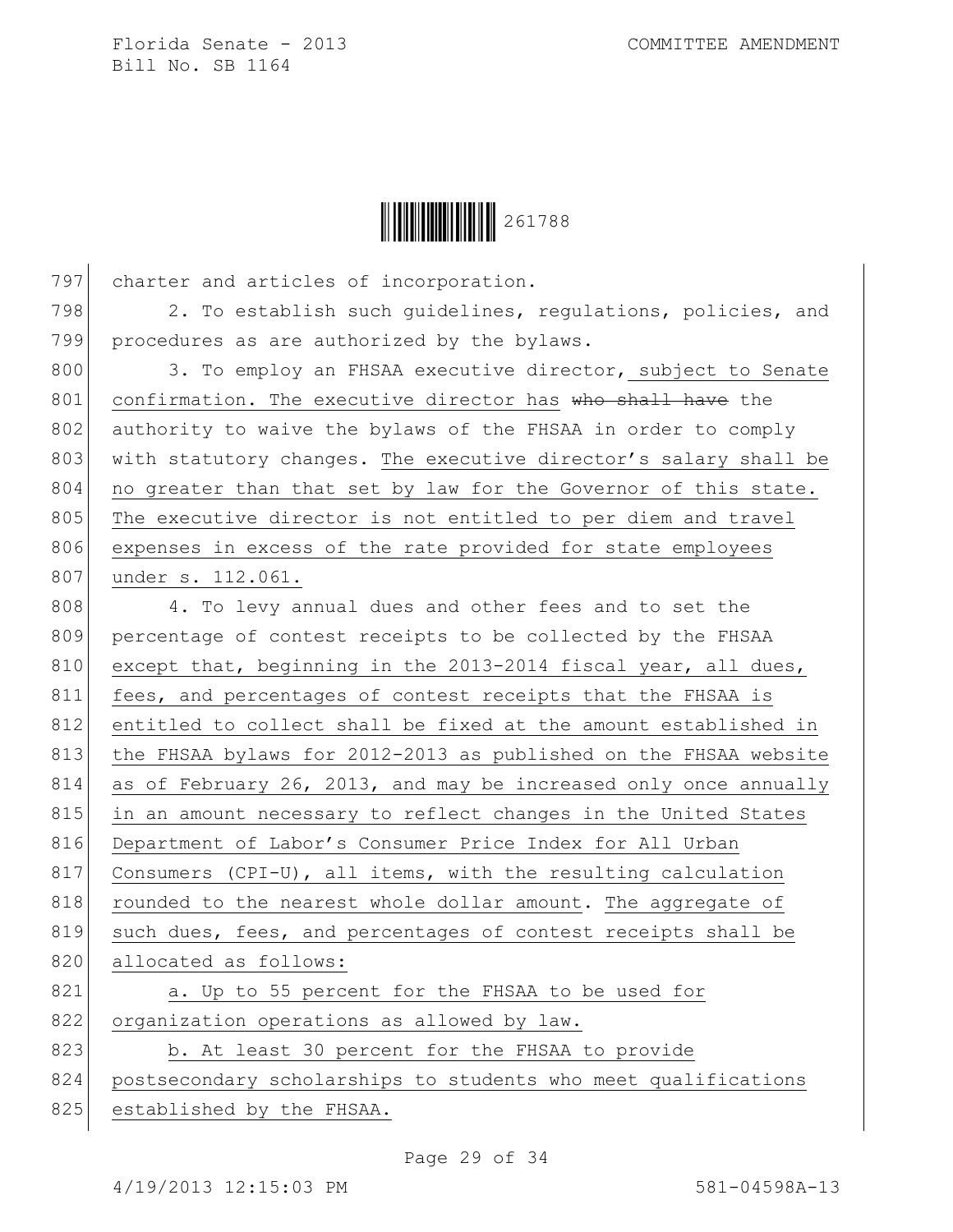$\begin{array}{|c|c|c|c|c|}\hline \multicolumn{1}{|}{\textbf{1}} & \multicolumn{1}{|}{\textbf{2}} & \multicolumn{1}{|}{\textbf{2}} & \multicolumn{1}{|}{\textbf{2}} & \multicolumn{1}{|}{\textbf{2}} & \multicolumn{1}{|}{\textbf{2}} & \multicolumn{1}{|}{\textbf{2}} & \multicolumn{1}{|}{\textbf{2}} & \multicolumn{1}{|}{\textbf{2}} & \multicolumn{1}{|}{\textbf{2}} & \multicolumn{1}{|}{\textbf{2}} & \multicolumn{1}{|}{\textbf{2}} & \multicolumn{1}{|}{$ 

| 826 | c. At least 15 percent for the FHSAA to coordinate with the      |
|-----|------------------------------------------------------------------|
| 827 | National Center for Sports Safety and provide for the education  |
| 828 | of coaches, parks and recreation staff, parents, and other       |
| 829 | volunteers on the basics of sports safety and injury prevention, |
| 830 | and the well-being and health, safety, and welfare of athletes.  |
| 831 | 5. To approve the budget of the FHSAA.                           |
| 832 | 6. To organize and conduct statewide interscholastic             |
| 833 | competitions, which may or may not lead to state championships,  |
| 834 | and to establish the terms and conditions for these              |
| 835 | competitions.                                                    |
| 836 | 7. To act as an administrative board in the interpretation       |
| 837 | of, and final decision on, all questions and appeals arising     |
| 838 | from the directing of interscholastic athletics of member        |
| 839 | schools.                                                         |
| 840 | 8. To levy fines, penalties, and sanctions against schools       |
| 841 | and coaches found to be in violation of student eligibility      |
| 842 | requirements and recruiting practices pursuant to subsection     |
| 843 | (2). However, fines, penalties, and sanctions may not exceed the |
| 844 | cost to investigate reported violations and the cost of          |
| 845 | associated appeals processes. The board of directors shall       |
| 846 | submit an annual report to the Department of Education by        |
| 847 | October 1 each year which reconciles the costs of investigations |
| 848 | and appeals with the fines, penalties, and sanctions charged to  |
| 849 | member schools and coaches for each fiscal year.                 |
| 850 | (5) REPRESENTATIVE ASSEMBLY.-                                    |
| 851 | (a) The legislative authority of the FHSAA is vested in its      |
| 852 | representative assembly.                                         |
| 853 | (b) The representative assembly shall be composed of the         |
| 854 | following:                                                       |

Page 30 of 34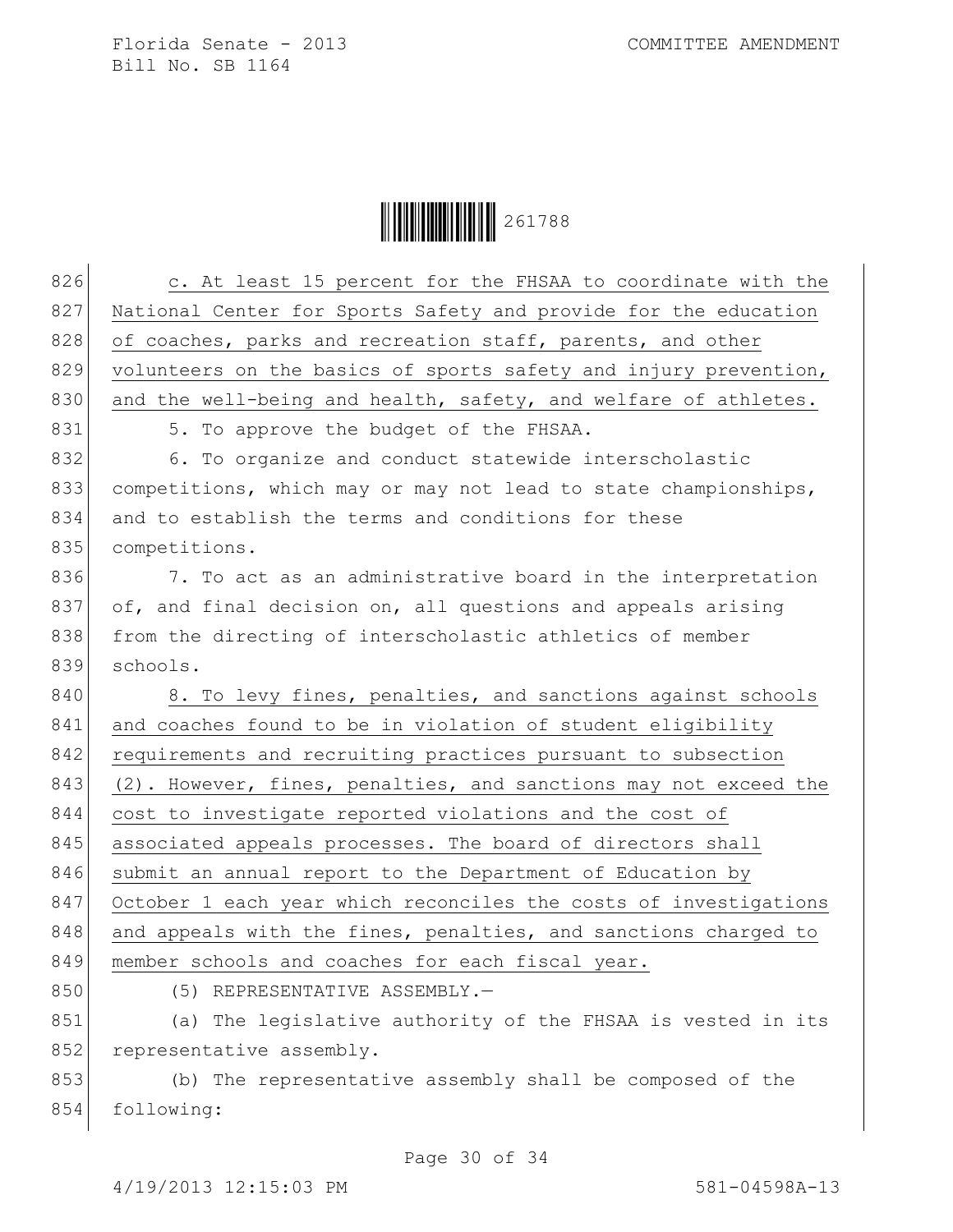Ì261788ZÎ261788

855 1. An equal number of member school representatives from 856 each of the four administrative regions.

857 2. Four district school superintendents, one elected from 858 each of the four administrative regions by the district school 859 superintendents in their respective administrative regions.

860 3. Four district school board members, one elected from 861 each of the four administrative regions by the district school 862 board members in their respective administrative regions.

863 4. The commissioner or his or her designee from the 864 department executive staff.

865 (c) The FHSAA's bylaws shall establish the number of member 866 school representatives to serve in the representative assembly 867 from each of the four administrative regions, not to exceed six 868 from each of the four regions, and shall establish the method 869 for their selection.

870 (d) No member of the board of directors other than the 871 commissioner or his or her designee can serve in the 872 representative assembly.

873 (e) The representative assembly shall elect a chairperson 874 and a vice chairperson from among its members.

875 (f) Elected members of the representative assembly shall 876 serve terms of 2 years and are eligible to succeed themselves 877 for one  $t_{w0}$  additional term  $t_{c}$  an elected member, other than 878 the commissioner or his or her designee, may serve a maximum of 879 4  $\div$  consecutive years in the representative assembly.

880 (g) A quorum of the representative assembly consists of one 881 more than half of its members.

882 (h) The authority of the representative assembly is limited 883 to its sole duty, which is to consider, adopt, or reject any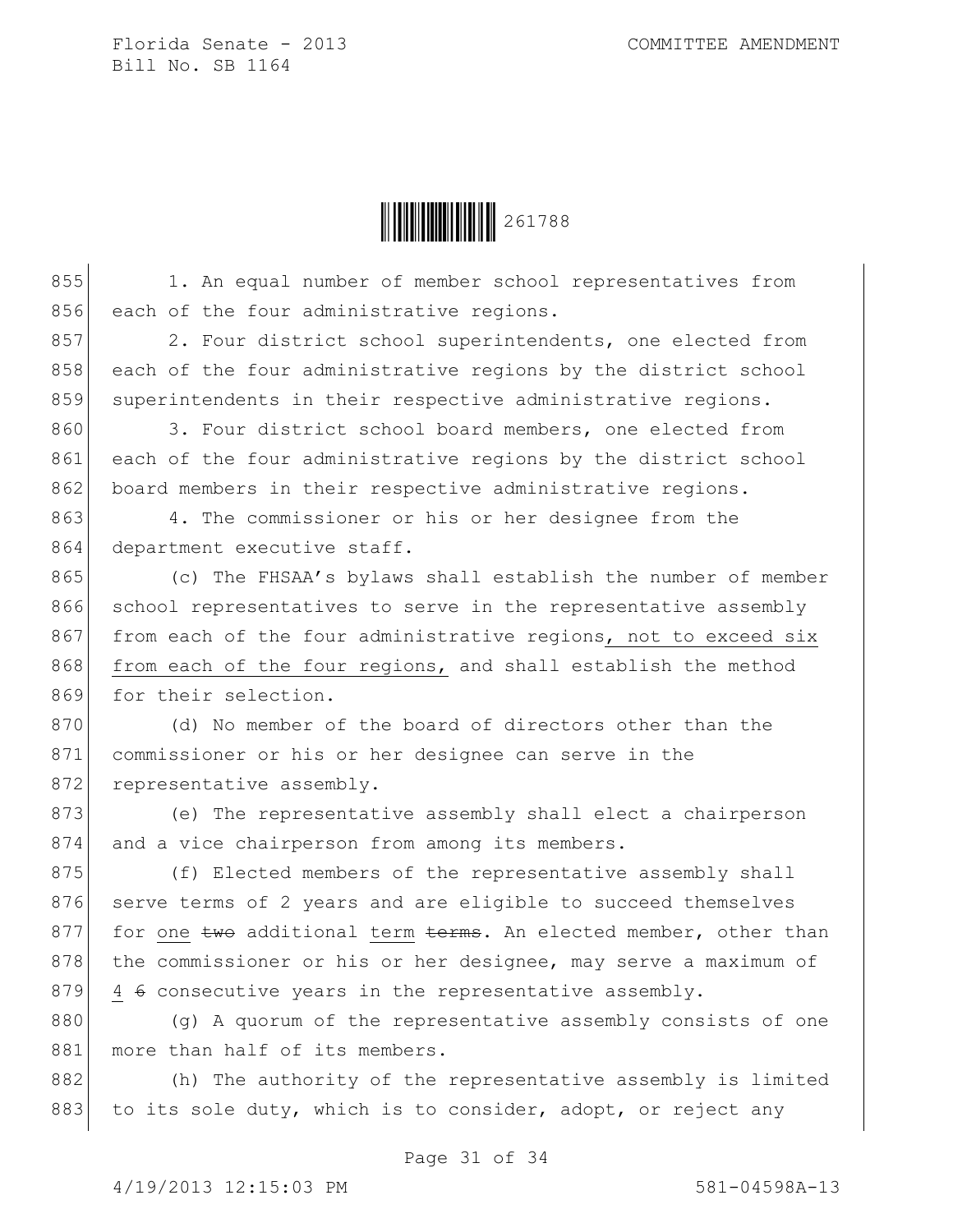

| 884 | proposed amendments to the FHSAA's bylaws.                   |
|-----|--------------------------------------------------------------|
| 885 | (i) The representative assembly shall meet as a body         |
| 886 | annually. A two-thirds majority of the votes cast by members |
| 887 | present is required for passage of any proposal.             |
| 888 | (6) PUBLIC LIAISON ADVISORY COMMITTEE.-                      |
| 889 | (f) Members of the public liaison advisory committee are     |
| 890 | entitled to per diem and travel expenses at the same rate    |
| 891 | provided for state employees under s. 112.061.               |
| 892 | Section 5. This act shall take effect July 1, 2013.          |
| 893 |                                                              |
| 894 | ============= T I T L E A M E N D M E N T                    |
| 895 | And the title is amended as follows:                         |
| 896 | Delete everything before the enacting clause                 |
| 897 | and insert:                                                  |
| 898 | A bill to be entitled                                        |
| 899 | An act relating to high school athletics; reenacting         |
| 900 | and amending s. 1002.20(17), F.S.; making technical          |
| 901 | changes; amending s. 1006.15, F.S.; revising criteria        |
| 902 | for student eligibility for participation in                 |
| 903 | extracurricular activities; defining the term "public        |
| 904 | school"; authorizing certain students to participate         |
| 905 | in an extracurricular activity at another school             |
| 906 | subject to certain requirements; amending s. 1006.19,        |
| 907 | F.S.; providing requirements for an annual financial         |
| 908 | and compliance audit of an association that supervises       |
| 909 | interscholastic activities of public high schools;           |
| 910 | requiring that an association or corporation that            |
| 911 | supervises interscholastic activities of public high         |
| 912 | schools complete a report; specifying report                 |
|     |                                                              |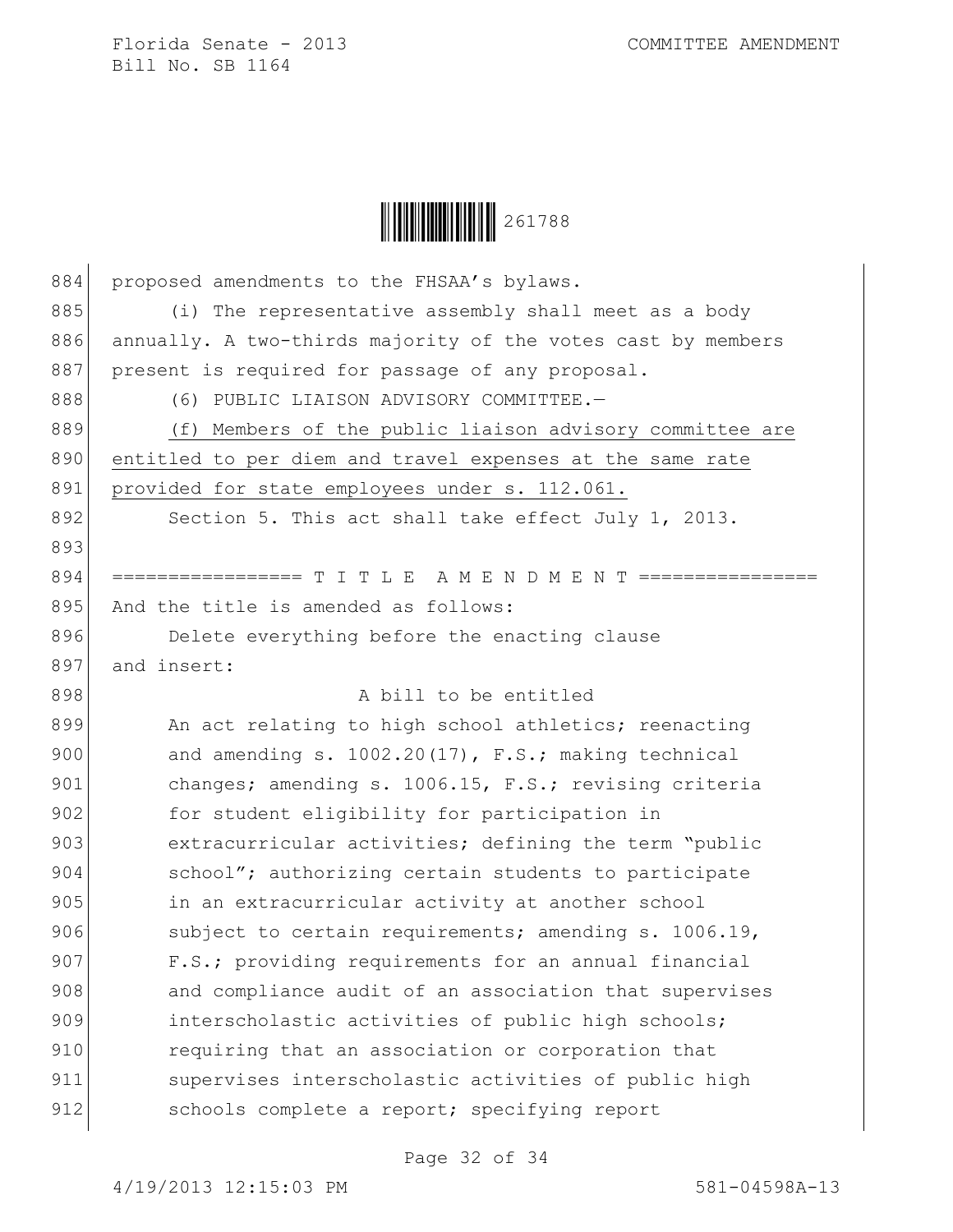

913 **requirements;** requiring the report to be submitted to 914 the Commissioner of Education and the Legislature 915 annually; amending s. 1006.20, F.S.; providing that 916 block the designation of the Florida High School Athletic 917 Association (FHSAA) as the governing nonprofit 918 organization of athletics expires on a specified date; 919 specifying that the FHSAA is subject to the provisions 920 of chs. 119 and 286, F.S.; revising the criteria for 921 bylaws, policies, or quidelines adopted by the FHSAA; 922 requiring the FHSAA to complete a review by a 923 specified date; requiring that the FHSAA submit a 924 report to the Commissioner of Education, the Governor, 925 and the Legislature; providing requirements for 926 **investigations and investigators;** authorizing the 927 assessment of fees to cover costs for certain 928 proceedings; establishing notice requirements; 929 **providing procedures for student residence and** 930 **exmaller 31 transfer approvals;** providing for hearings before the 931 Division of Administrative Hearings (DOAH); 932 authorizing DOAH to assess fees payable by the 933 nonprevailing party to administer the hearings; 934 providing that the burden is on the FHSAA to 935 demonstrate by clear and convincing evidence that a 936 student is ineligible to participate in a high school 937 athletic competition; requiring that the FHSAA pay 938 costs and attorney fees in certain circumstances; 939 **revising the composition of the board of directors of** 940 the FHSAA and terms of office; revising what 941 constitutes a quorum of the board of directors;